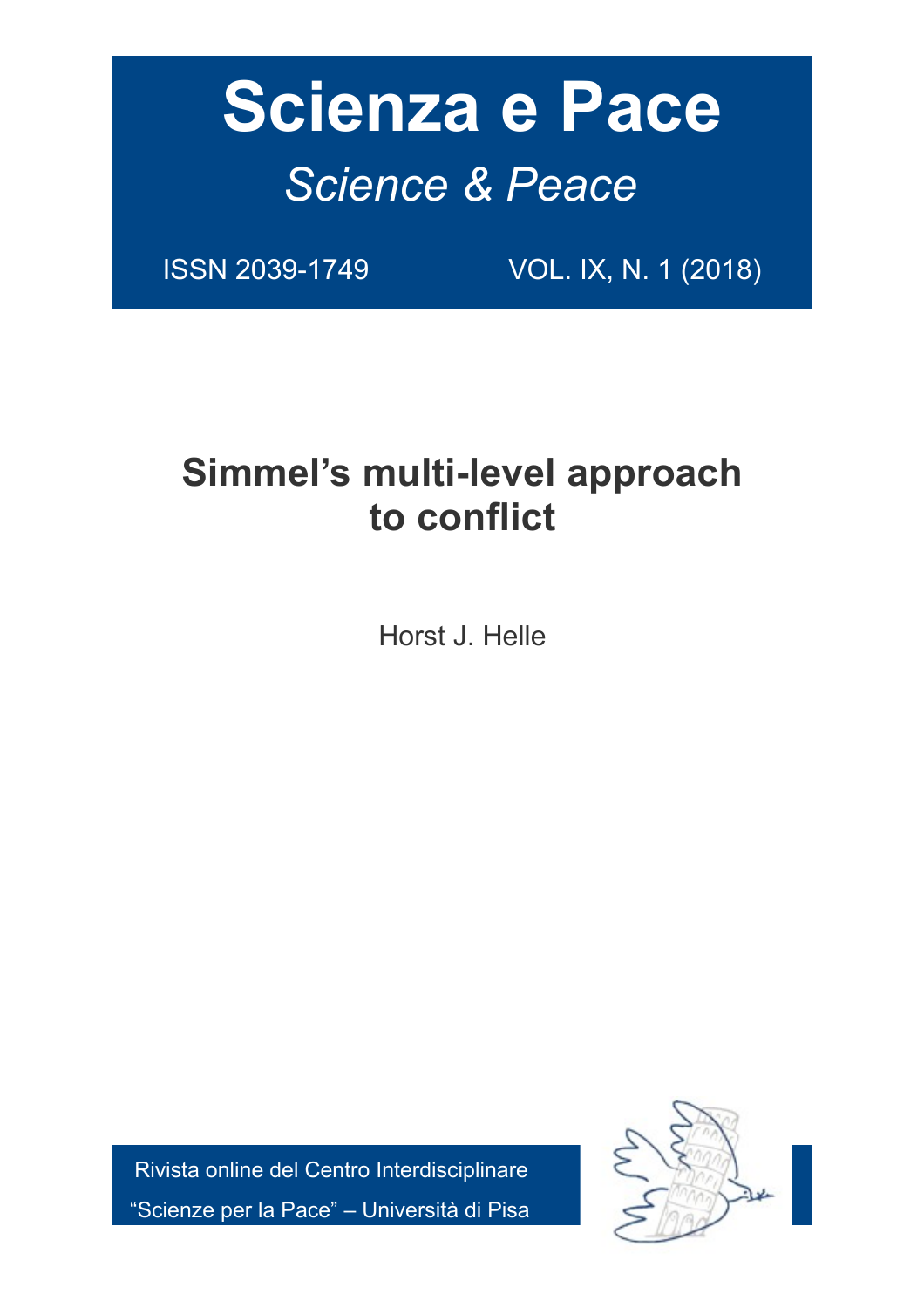# **Paper soggetto a** *double-blind peer review*

Ricevuto il 19 maggio 2018 Accettato il 28 luglio 2018

Come citare il paper:

Helle, Horst J. (2018), "Simmel's multi-level approach to conflict", *Scienza e Pace*, IX (1), pp. 169-189.

> I contenuti di "Scienza e Pace" sono rilasciati sotto licenza Creative Commons BY-NC-SA 4.0

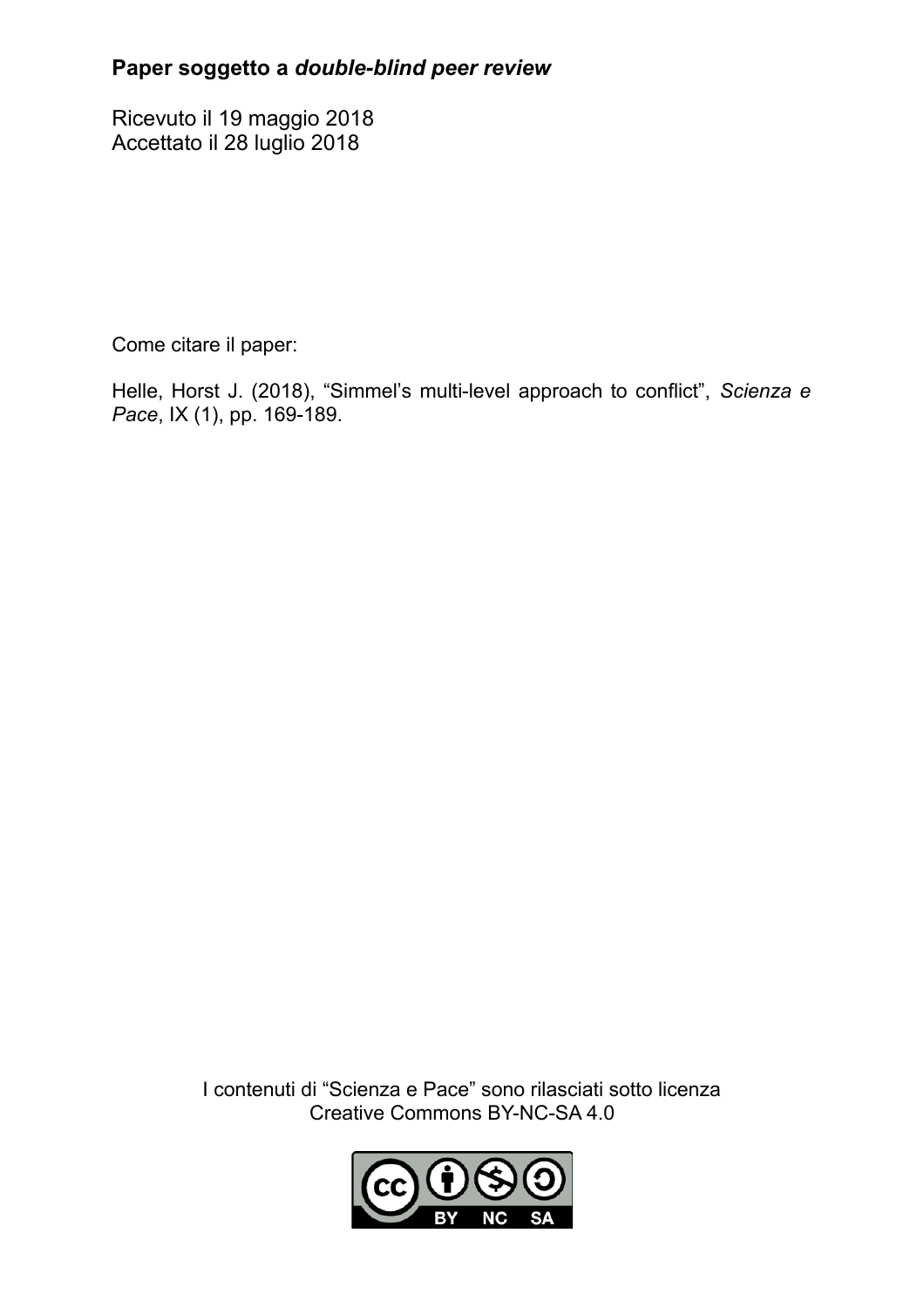# **Simmel's multi-level approach to conflict**

### **Horst J. Helle [\\*](#page-2-0)**

#### **Abstract**

To Simmel it is neither realistic nor desirable to strive for a utopia of eternal peace. Humans can only collaborate and develop if some form of conflict among them prevails. Accordingly, they should invent and institutionalize the *most humane type of conflict*. Rather than subduing each other in war and submit the defeated partner to death or slavery, they ought to *compete* peacefully and thus provoke each other to higher levels of culture and performance. This Simmel applies to three levels: 1) The world views created by religion, art, and scholarship each depict the universe as a whole; they cannot replace each other, they cannot reasonable be in conflict, but they can and should compete. 2) Human groups alien to each other cannot enforce unification but should communicate via an exchange of strangers, reduce differences by competing, and eventually become more and more similar. 3) Businesses, offering goods and services on a market, should compete to gain the approval of the customer and thus perform a nonviolent type of conflict in commerce to the advantage of those who pay them money. A summary at the end shows what the three levels have in common.

Per Simmel non è realistico né desiderabile lottare per un'utopia di pace eterna. Gli esseri umani possono collaborare e svilupparsi solo se intrattengono una qualche forma di conflitto tra loro. Di conseguenza, dovrebbero inventare e istituzionalizzare il *tipo più umano di conflitto*. Invece di combattersi in guerra e piegare l'avversario sconfitto alla morte o alla schiavitù, dovrebbero *competere* pacificamente e quindi rivaleggiare a livelli superiori di cultura e prestazioni. Quest'approccio al conflitto Simmel lo applica a tre livelli: 1) Le visioni del mondo create da religione, arte e cultura descrivono ciascuna l'universo come un tutto; non possono sostituirsi a vicenda, non possono ragionevolmente essere in conflitto, ma possono e dovrebbero competere. 2) I gruppi estranei l'uno all'altro non possono *imporre* a se stessi di unirsi, dovrebbero invece entrare in comunicazione mediante interscambi, ridurre le differenze attraverso la competizione e col tempo diventare sempre più simili. 3) Le imprese, che offrono beni e servizi sul mercato, dovrebbero mettersi in competizione per guadagnare il gradimento del cliente e quindi cercare a suo vantaggio un tipo di concorrenza commerciale non violenta. Un riepilogo finale mostra ciò che i tre livelli hanno in comune.

<span id="page-2-0"></span>Horst J. Helle studied Business Administration and Sociology at the Universities in Hamburg, Rotterdam, Lawrence (Kansas, USA), and completed his doctorate and postdoctoral degree (Habilitation) in Hamburg. Then he was called to full professor positions in Aachen (institute of Technology), Wien (University) and München (University). He accepted research and teaching assignments in Chicago, Santa Barbara, Boulder, Albuquerque, Calgary, Leuven and Zürich, and late in his career and after his retirement in South Korea and China. He now teaches as emeritus professor at the University of Munich, Germany. Email: [horsthelle@hotmail.com](mailto:horsthelle@hotmail.com)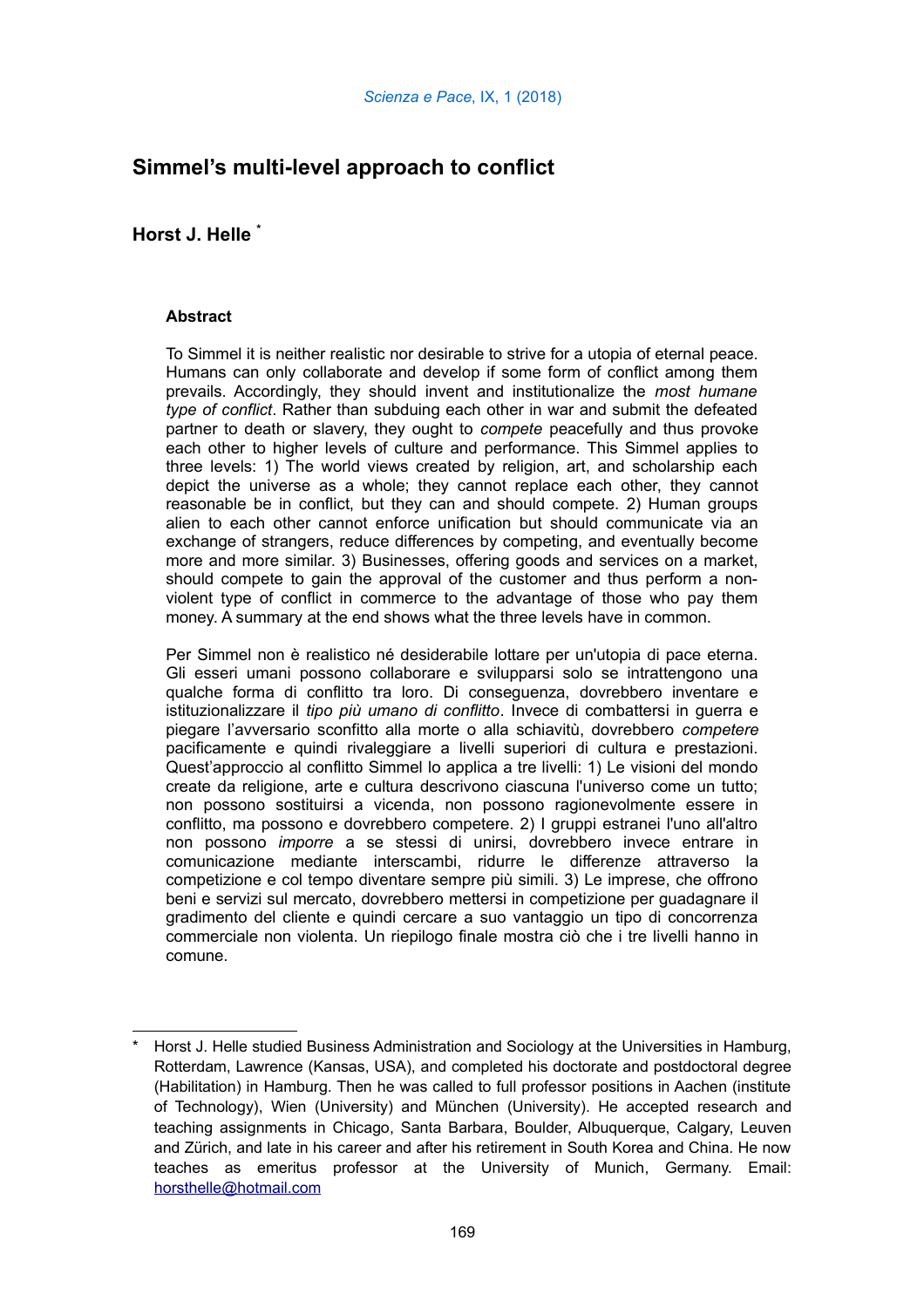#### **Keywords / Parole chiave**

*most humane type of conflict,* higher levels of culture, world views, exchange of strangers, competition as non-violent type of conflict

conflitto più umano, livello superiore di cultura, visionidel mondo, interscambio di stranieri, competizione come conflitto nonviolento

#### **1. Levels of conflict**

The ideal of eternal peace and brotherly kindness among all humans is widespread and has many followers. To Simmel that notion is perhaps a beautiful dream, but not a realistic assessment of what goes on in society. Conflict – as most other phenomena in culture and society – is ambivalent with negative as well as positive potentials. It is commonly associated with war, rebellion and other forms of unrest. Simmel would be the last person to defend those ugly ways in which men and women deal with each other. But conflict is also needed, according to Simmel, because it *motivates people to individualize* by improving each other and themselves, provided it is practiced in a cultured form of fairness as e.g. in a scholarly competition or in sports.

To illustrate his point Simmel refers to those, who enjoy fighting; he mentions "the psychologist who recognizes in fighting the manifestation of irrepressible drives" (Simmel 1903, 1009), but, more importantly, he directs our attention to "the sociologist for whom a group that simply harmoniously attracts its members to a center would be nothing more than an 'association,' not only empirically unreal, but also lacking any genuine life process" (ibid). Simmel's position thus leans in the direction that there needs to be some form of conflict for there to be a "genuine life process". He bolsters up this somewhat striking point of view with observations from art, using Dante's (1265–1321) *Divina Commedia* and Raphael's (1483–1520) *Disputa* to illustrate his point as follows:

The society of saints whom Dante beholds in the rose of paradise may conduct itself in such a way, but it is also devoid of any change and development; while, on the other hand, the holy assembly of the Church Fathers in Raphael's *Disputa* presents itself, if not as engaged in actual fighting, at least as comprising considerable differences of attitudes and orientations, from which springs all of the vibrancy and the real organic coherence of that gathering (Simmel 1903, 1009).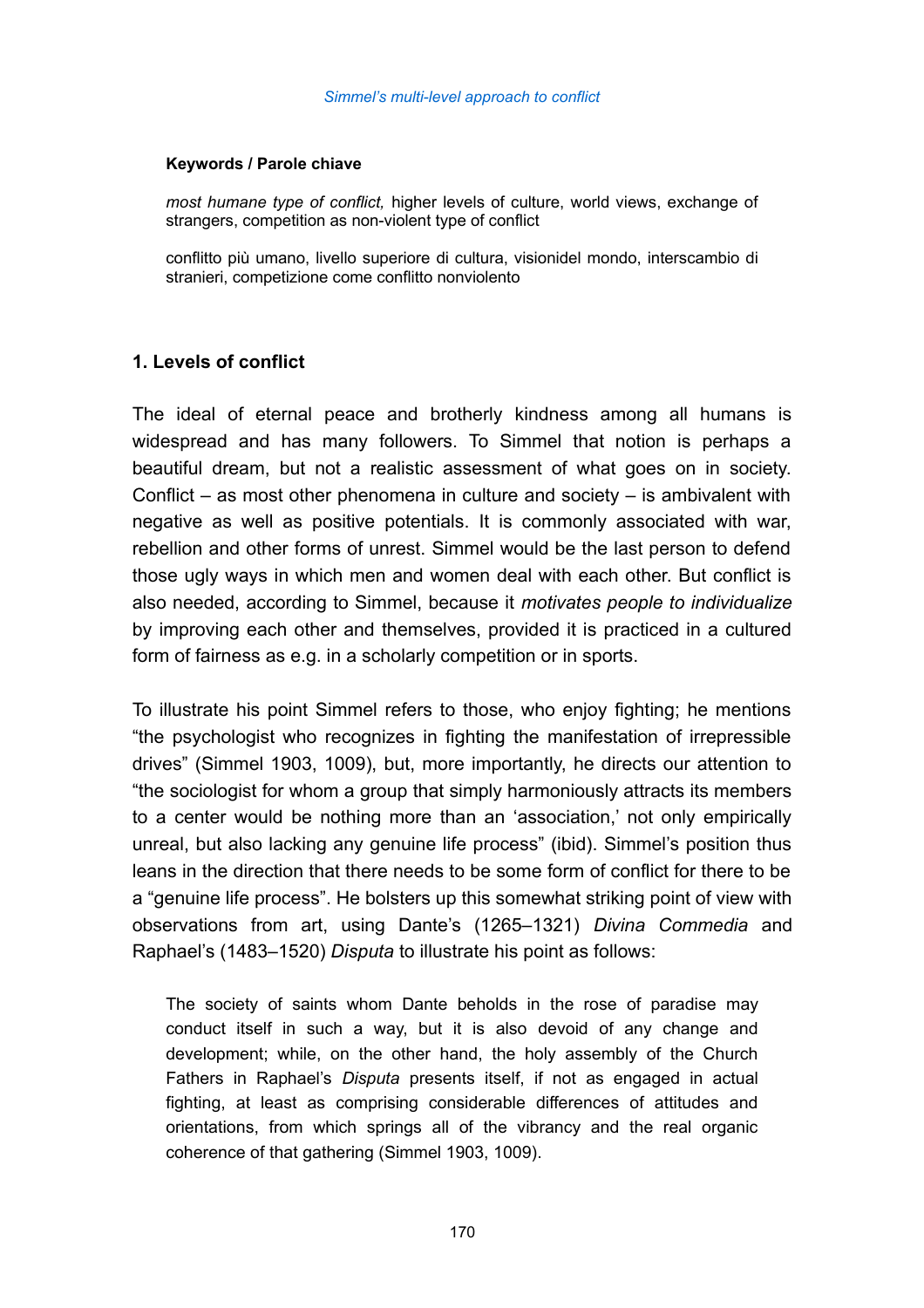Making the "holy assembly of the Church Fathers" the example of conflicting interaction and reminding us that their goal was to better understand the meaning of the sacrament, raises the ethical level of competition. By introducing this powerful image, Simmel clearly changes the argument from the question of whether there ought to be peace or conflict, to the more specific question of *what type of conflict* should there be? Conflict in one form or another must be accepted and encouraged, because without it human interaction would be "not only empirically unreal, but also lacking any genuine life process" (ibid.)

Since Simmel teaches us to ask, what type of conflict we should encourage; the discussion must distinguish between levels of conflict. Culture must help humans to find more humane forms of interacting with each other once it has been accepted that the ideal of the *pax hominibus* is not a realistic option. Building on this model of reasoning, Simmel sees a gradual transition within the stages of cultural evolution: Early rigidity analogous to instincts is followed by more freedom of choice. Competition, therefore, becomes gradually more and more important, because "to the extent to which slavery, the mechanical taking control of the human being, ceases, the necessity arises to win him over via his soul" (ibid, 1013).

The more the individual is liberated from traditionalistic external control, the more he or she becomes – in David Riesman's terminology – *inner directed*, (Riesman, D. et al. 1965), the more the person must be *subjected to competition* to guarantee continued contributing toward the community and to avoid being out of control altogether. The details will be spelled out her below. We present Simmel's conflict theory along the following three levels:

1) The *world views* created by *religion, art*, and *scholarship* each depict the universe as a whole; they cannot reasonably conflict with the goal of one *replacing* the other, but they can *compete*.

2) Human groups alien to each other cannot enforce unification but should communicate via an exchange of strangers, reduce differences during competition, and eventually become more and more similar and thus can cooperate peacefully.

3) Businesses, offering goods and services in competition on a market, have the goal to gain the approval of the customer and thus perform a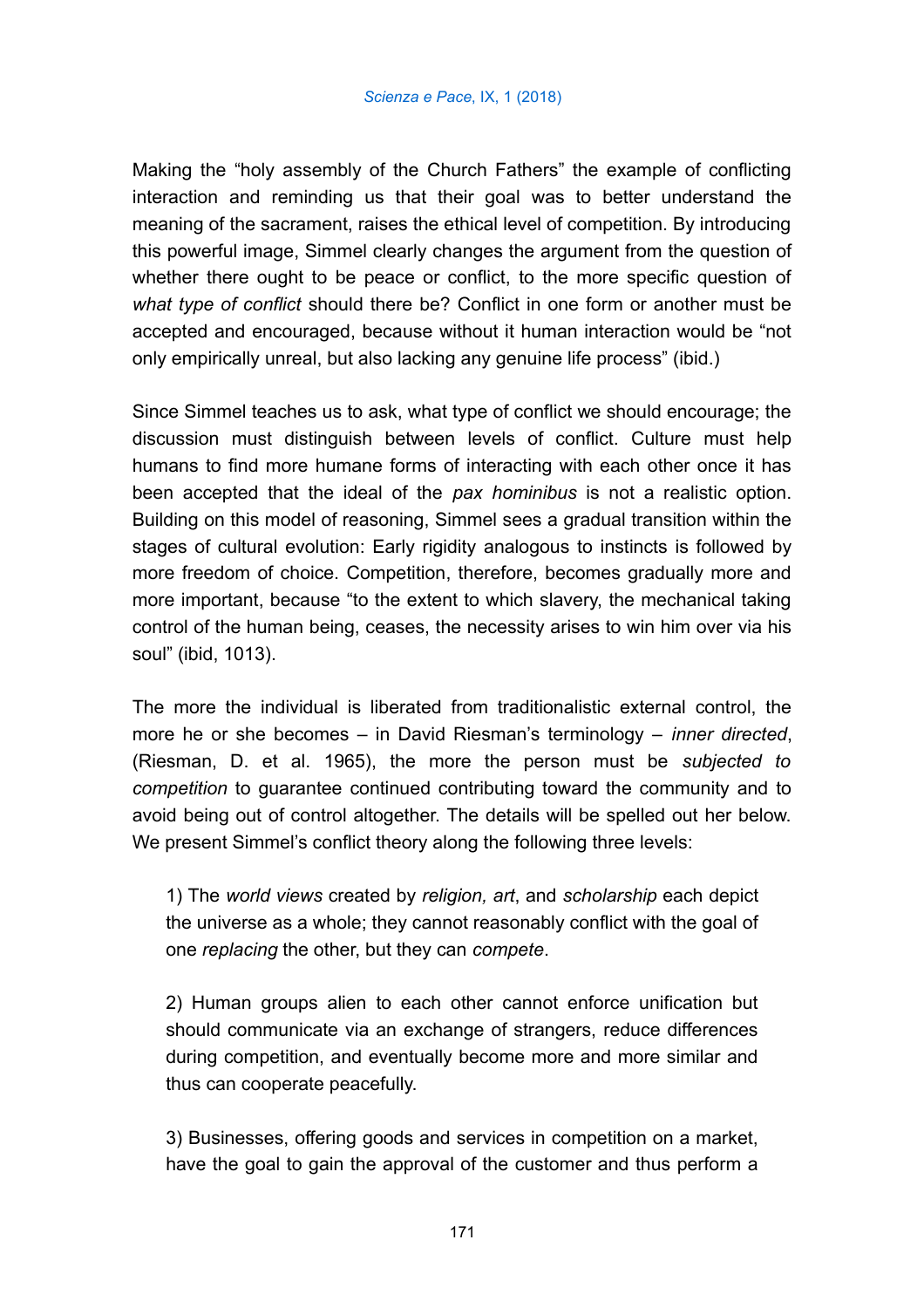service as a non-violent type of conflict to the advantage of their customer.

# **2. Religion, art, and scholarship**

One of the lasting achievements of Simmel's method is the introduction of the tool of *form* as part of his theory of knowledge. Unfortunately, that concept has frequently been misunderstood. Simmel's *form* is *a way of looking at things*, or a *perspective*. Simmel was well versed in the work of Spinoza and knew of course Spinoza's characteristic way of dealing with Descartes' dichotomy of *cogitatio* and *extensio*. Descartes used that to divide what there was to know in the world of ideas (*cogitatio*) on the one hand, and the world of objects one can measure because they have a certain size, an *extensio*, on the other. While for Descartes these terms referred to what were to him two separate worlds, to Spinoza they were merely two different ways of looking at the one and undivided world. *Cogitatio* and *extensio* thus became *forms* in Simmel's sense. The world is one and undivided, but humans have the option of bringing all there is to know either in the *form* of *cogitatio* or in that of *extensio*. As a result, the world appears to be falling apart into two worlds, a world of ideas and a world of things, depending on the perspective we take in looking at it. This is of course not merely undesirable but even erroneous to Simmel.

Simmel's concept of *form* depends on the dichotomy of *form and content*. As an illustration we look at the following biblical text about a dream. Joseph is not well-liked among his brothers because their father seems to love him more than his siblings. Against this background Joseph tells his brothers about a dream, in which they all work in the field together. They were cutting and reaping grain together and binding the harvest into sheaves to let it dry. But Joseph's sheaf stood up and remained upright, while the sheaves of his brothers stood around it in a circle and bowed to it (Genesis 37, 7).

Far from first laughing it off as <sub>"l</sub>iust a dream" and then ignoring it, his brothers get very angry about what Joseph dreamed because they interpret it as a prediction of things to happen in the future, namely that someday Joseph will rule over them. This is precisely what Simmel means with form and content: The content of the dream was wide open for interpretation, but the brothers put that content in the form of giving them a *preview of the future*. The scene of the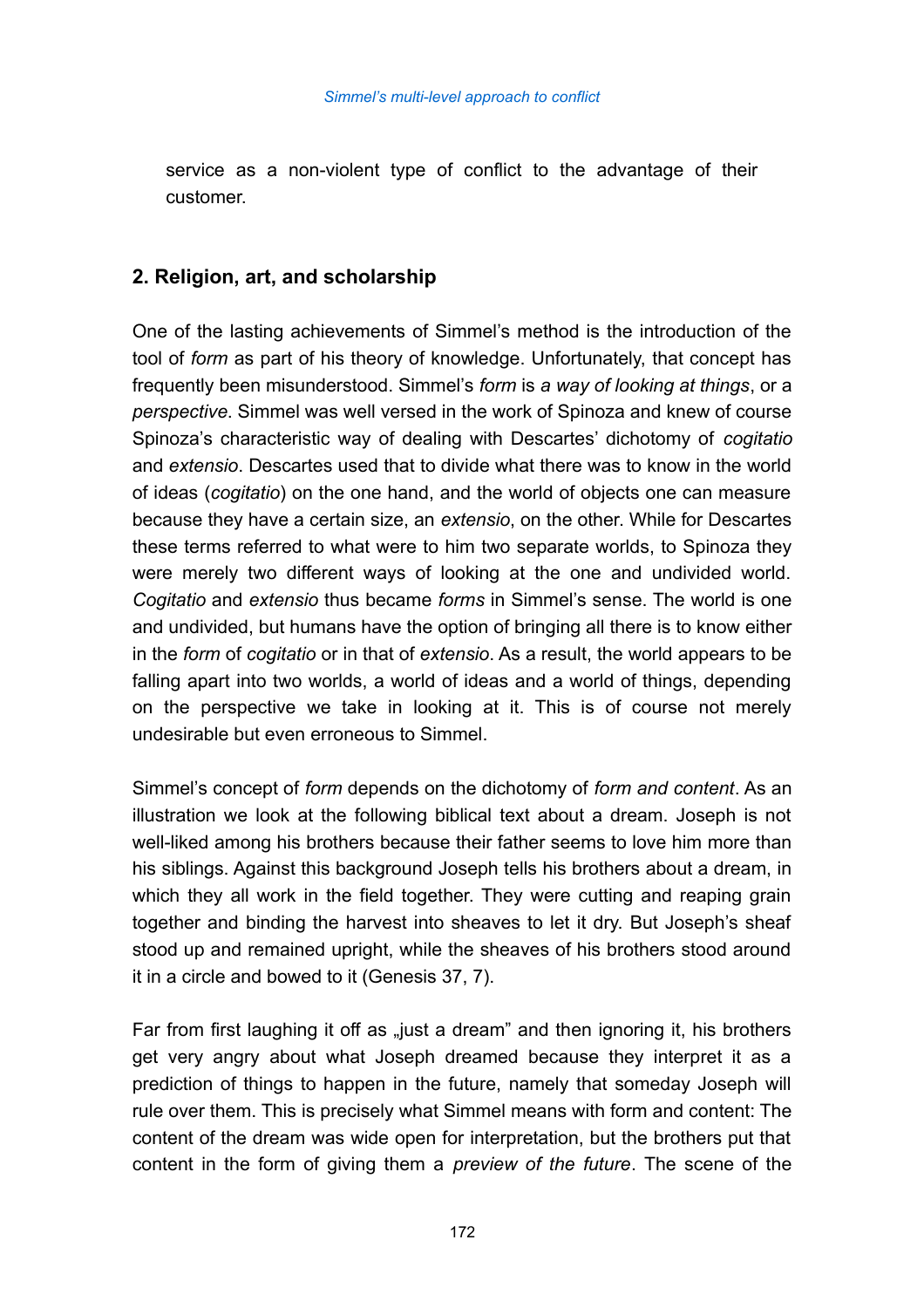brothers harvesting grain together and everything that happens in Joseph's dream is the *content*. By itself it is not very meaningful, it requires interpretation. Attaching a certain *form* to the *content*, or – as Erving Goffman (1974) call is – *framing* it, means looking at it as relevant for action.

In the process of reality construction in *interaction in everyday life*, a variety of *forms* is available to the individual and to his or her associates. Those forms are applied of course on various levels of generality. On the most general level, Simmel identifies *art, religion, scholarship* (or science) and, surprisingly also *reality* as the forms of the highest level. What is meant by *reality* as a high-level form can be illustrated as follows: Erving Goffman (1922-1982), whom some sociologist call "the Simmel of the twentieth century" wrote his book *Frame Analysis* (Goffman 1974) very much in the continuity of Simmel's ideas. There Goffman uses short descriptions of events like the following to illustrate the intended theoretical tool:

Somewhere in London a pedestrian is surprised by three men running at top speed. Next the pedestrian observes that the men are being chased by the police. Spontaneously our pedestrian raises his walking stick and with it hits one of the fleeing criminals over the head. The man struck in that fashion collapses and is then taken to a hospital. This very spontaneous pedestrian did not know that he had become witness to a movie scene and that in front of the running cameras the chase after criminals was being *merely enacted*. Upon his release from the hospital, the actor reports that he considers what happened "an occupational hazard". He will have insurance coverage because he received the injury while doing his job. (Goffman 1974, 311).

From the perspective of the injured actor the scene was the dramatization of a chase, but he got hit over the head because one pedestrian misinterpreted it as *reality*. Many jokes occur in everyday life for the same reason: Someone erroneously defines an event as *reality* which was intended merely as a joke, an art performance or similar factious alternative.

To Simmel, there is *only the one reality* that applies to everything, and that undivided whole can be seen from the perspective of art, or of religion, or of scholarship, or simply as real. This has the interesting consequence that the results arrived at by looking at the world from those high-level perspectives cannot contradict each other. Accordingly, to Simmel it is utterly senseless, for instance, for religion and scholarship or science to behave as if one of them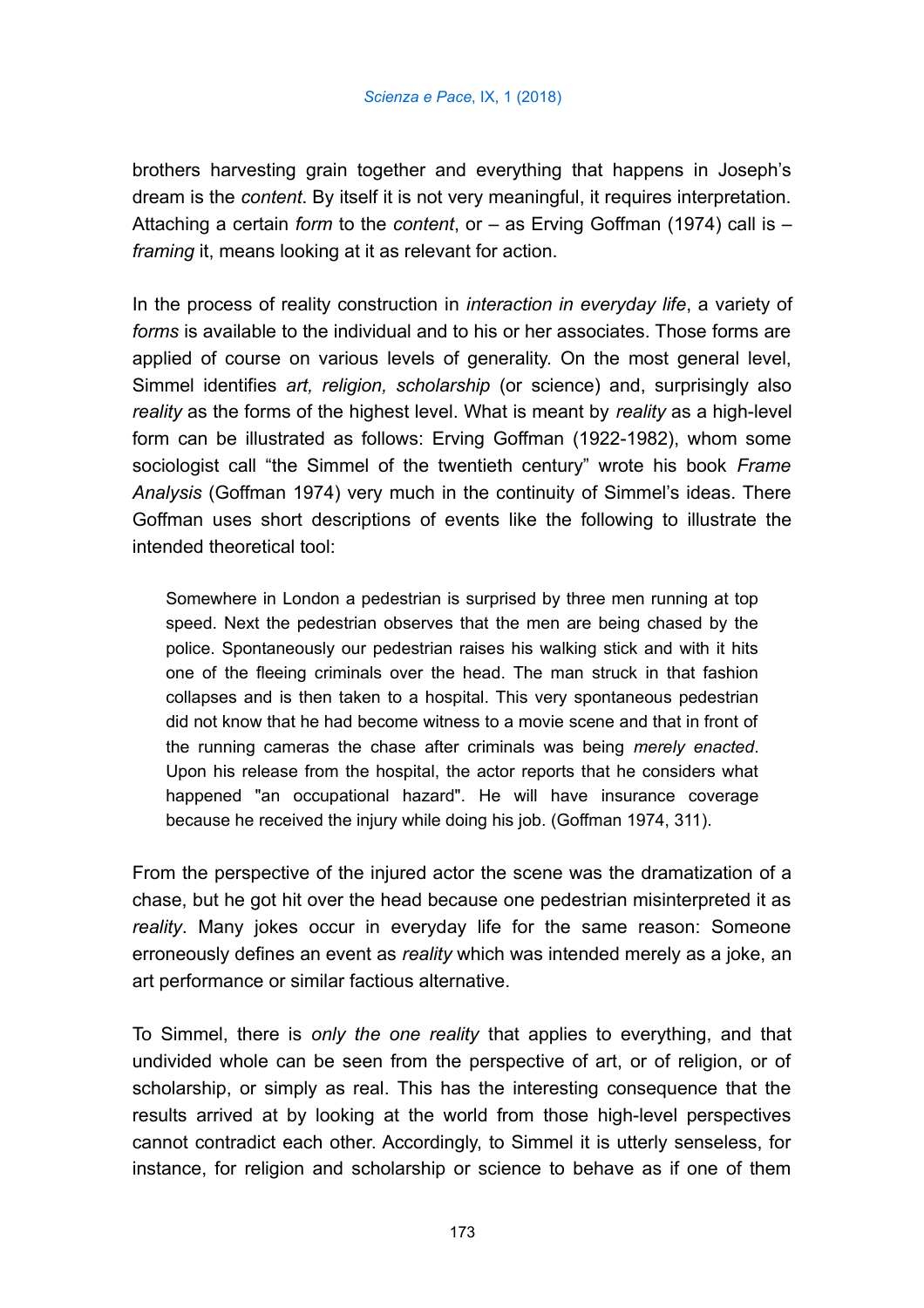could prove that the other is in error! The composer will not tell the poet: You do not need to write a poem about this, because I have already composed a melody for it. According to Simmel, the world views created by religion, art, and scholarship each depict the universe as a whole; they cannot replace each other, they cannot reasonable be in conflict, but they can *compete* peacefully while producing more and more cultured *forms* each in their own way.

# **3. Competition among strangers**

Simmel's multi-level approach to conflict gives sociologists of today the tools they need for dealing with the problem of persons from different culture background confronting each other as *strangers*. In this context it is particularly obvious that the ideal of the *pax hominibus* is not a realistic point of departure for dealing with the political tension many countries face in connection with the *refugee crisis*.

Simmel believes that groups alien to each other cannot *enforce* unification but should enter communication via an exchange of strangers. Using his evolutionary approach to social change, he shows how the separate populations can reduce differences while competing, and how they eventually become more and more similar as the result of peacefully trying to outperform each other.

In his text on *The Stranger* Simmel does not begin his analysis with the *refugee* but instead with the idea of *wandering*, pointing out how the freedom to change location creates an advantage over being fixed to a given geographical local, and how *The Stranger* combines both, being free to wander with being fixed in one place. Simmel is also aware that in many ancient cultures the foreign visitor was protected by a law securing certain rights for visitors, and how hospitality toward them could be rewarded by learning new techniques and ways of life previously unfamiliar to the hosts (Helle 2018, 11ff.).

Simmel writes about The Stranger:

The combination of closeness and distance present in every relationship between humans has reached here (in the case of The Stranger) a special constellation which can be summarized as follows: The distance as part of the relationship means that the close person is far away and being strange means that he who was distant is now close by" (Simmel 1908: 685).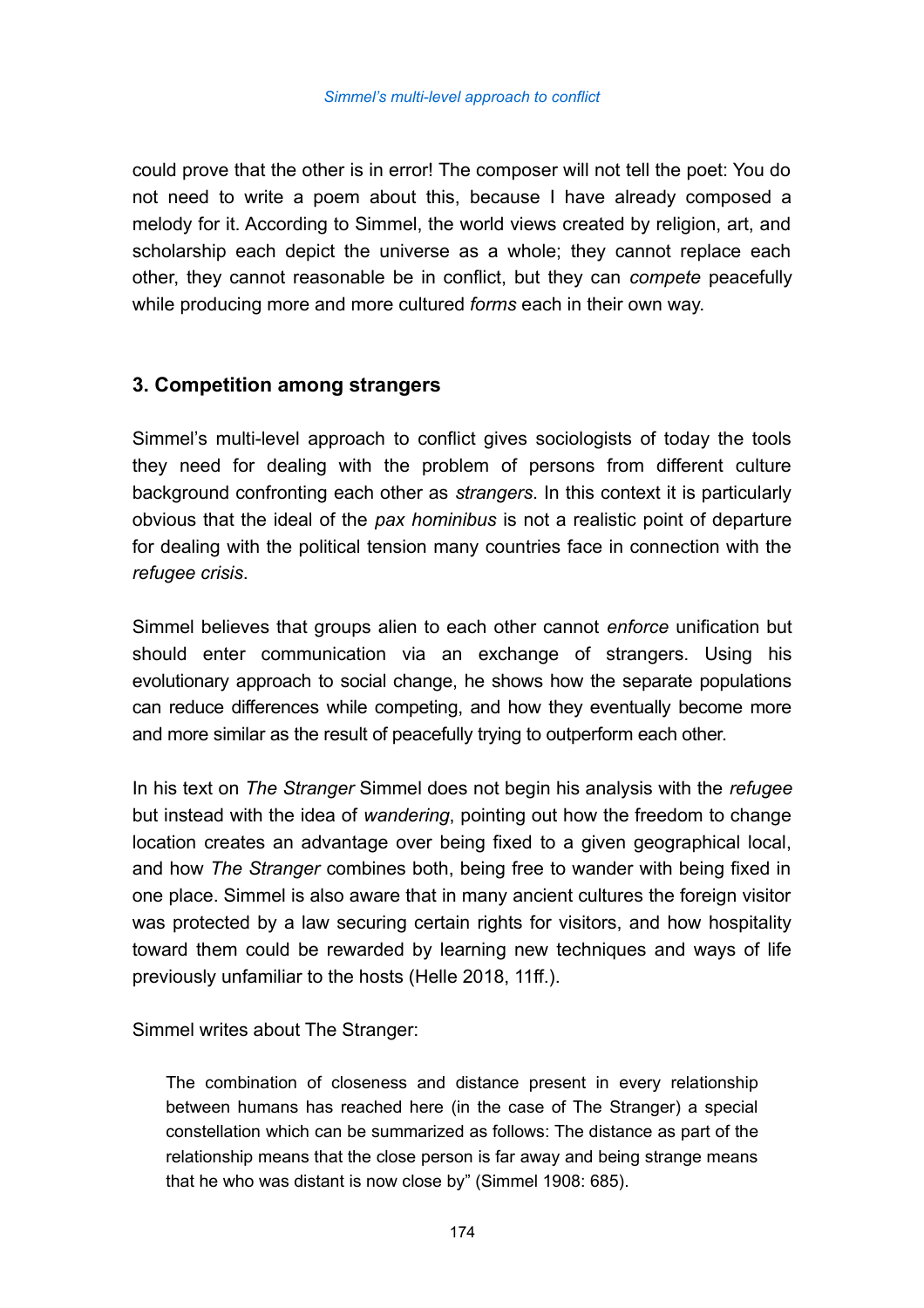The Stranger is the person from a foreign area who has become close because he arrived and stays, even though he or she could just as well leave again. We refer here to the famous *Excursus on the Stranger* from Simmel's voluminous book Soziologie (Simmel 1908). The piece he inserted there as *excursus* has likely become his most frequently quoted text. In recent years *The Stranger* has become unexpectedly topical due to its relevance for studying and interpreting the refugee crisis. It is worth noting that there is an important quantitative aspect of migration: If foreigners arrive in small numbers, they may be welcome; but if more and more of them come, sooner or later they will be perceived as a threatening group, the more so the higher their quota in percentage of the local population.

The host population, due to little or no familiarity with the newly arriving aliens, tends to expect something of them that is not normal but "strange" from a local perspective. The Strangers are frequently prejudged as being different. Consequently, seeing them from that perspective tends to become a *selffulfilling prophecy*. Experiences are extracted from any encounter with them that seem to serve as proof of their being strange *by and of themselves*. Simmel, however, does not merely look at what may be typical of this or that individual, but rather at specific *qualities of the relationships* they enter. Accordingly, to him social reality is not inherent in the person, rather, what goes on between persons cannot simply be deduced from who they are individually.

Instead to Simmel *social relationships* have a primary *reality of their* own not to be derived from anything outside of them. That is also in the background of the observation so familiar to any student of juvenile delinquency, that group qualities cannot reliably be explained by pointing to characteristic of individual members: By themselves each young person is well behaved and reasonable, but if in their group they have the potential of producing criminal behavior together.

It is against this background that Simmel describes *The Stranger*, not as a person representing strangeness, but instead as a *participant of a strange relationship*; or similarly, he sees the poor person not as someone with a certain below-level income, but someone who is dealt with by others as being poor. In addition, we can easily see that qualities are typically attributed to a relationship according to the needs of the attributor. Defining the new arrivals as outsiders tends to make the insiders feel good and strengthens their perception of being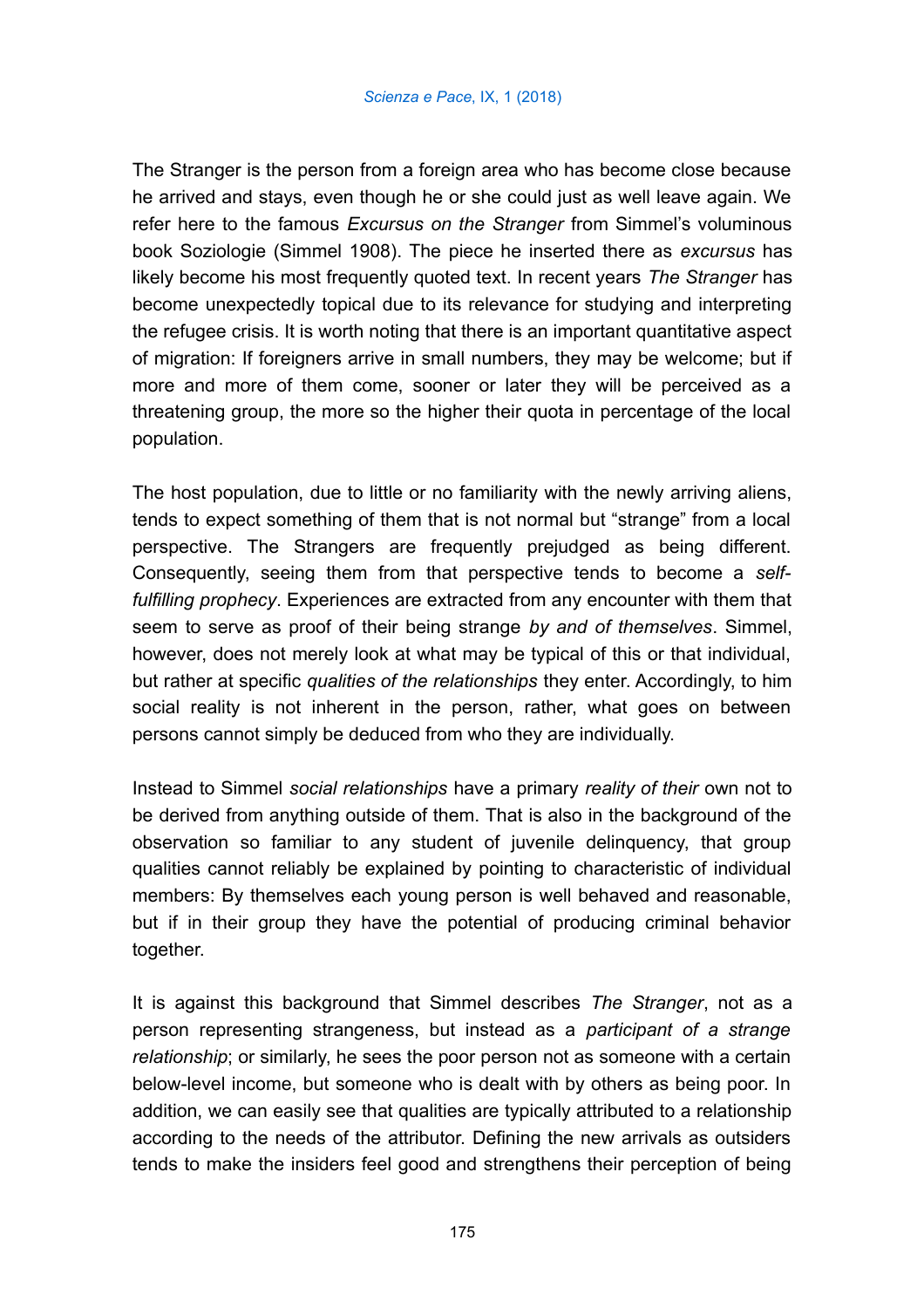firmly imbedded in a collective of members who conjointly guarantee certain ideas as reliable and true by their consensus.

Unfortunately, there is reason to assume that the experienced threat toward familiar definitions of reality has the potential of causing the most emotional and fierce forms of conflict between a sedentary majority and a migrant minority culture. Certain events are defined as real and true that form the very foundation of an entire culture. Thus "falling from the faith" is not only an event crucial in the life of the individual, but rather, if it happens on a large scale, threatens the continued existence of the collective, religious or otherwise, and that explains the enormous potential for conflict.

Against this background the dynamic of refugees arriving in increasing numbers appears in a more dynamic light if seen from Simmel's point of view. Nonempirical truths, as we find them in religious faith, in political conviction, in world views, in visions of a future of mankind etc. cannot be endowed with the weight of being real and true in any other way than by having the consensus of a large collective guarantee them. Only a church, or a nation, or a traditional region as part of a nation, or a people with a transcendental history, or similar collectives, can do that.

Those very large groups always *include the dead* who have gone before the generation of the living and who frequently gave their lives in defending as true the very content under question. An isolated visitor entering the community of the bearers of the consensus cannot and will not change that. The same is true if a small number of aliens should arrive. But if their number starts to exceed a critical threshold, they will no longer be tolerated: Either the sedentary group will force them to convert to their faith, or they will be expelled, or worse. This makes good sense sociologically, because *The Stranger* as a mass movement would question and eventually destroy the consensus and thereby the *reality guarantee* on which the shared "faith" depends.

That of course cannot be tolerated – from the point of view of the traditional culture, not by the writer of these lines – because the resulting conditions would be bearable only to the intellectual elite, who in their global orientation are correctly seen as the allies of invading *Strangers*. What tends to aggravate matters is the fact that too few people have command of the sociological knowledge that would enable them to see through all this. Consequently, more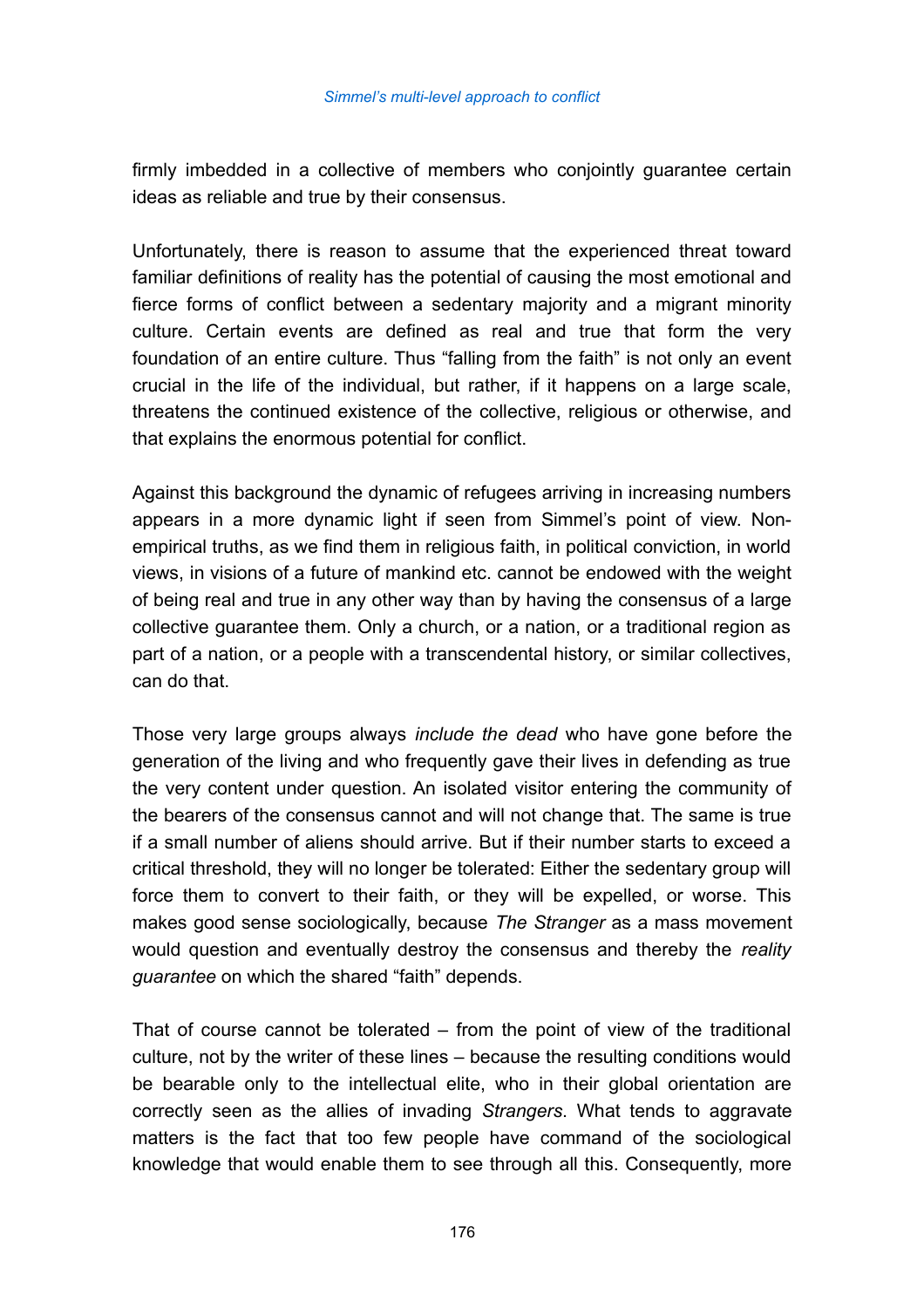superficial and banal topics will be proposed as reasons for political action: Securing jobs, rebuffing a threat to national security, defending ethical standards etc.

At this point of the discussion it seems as if Simmel leaves us with no hope. But that is not the case. To find a theoretical way out the impasse we must follow Simmel further, and replace the model confronting a majority population with a minority of strangers with a different model, in which two populations of equal size and power get into contact with each other based on shared *individualization*. As a result, one of them can no longer experience the other as *The Stranger*, but now they are *Strangers* to each other, their relationship as it were has become reciprocal. This new approach works only, provided we follow Simmel's premise that there is an ongoing evolution of cultures and societies. It works also, provided we look at stages following each other in social change as Simmel does.

In the original stage, i.e. in a sedentary culture before modernization, each population is in control of its own territory. It awards its members identity in return for conformity. This is obviously a give and take: The individual receives the identity (passport etc.) from the collective, and in return the unified membership can expect and enforce conformity. The visitor from outside, apart from carrying a different passport, does not belong here, can stay only under certain conditions and for a limited time, and in return is not expected to conform to what is imposed on the natives. The reliability and stability of this phase depends on the premise that there is no, or merely limited, contact between the two different populations.

As contact and exchange between individuals from the two groups increases, Simmel sees a process getting started which initiates social change *in both*. The formerly foreign groups start sending individual members into each other's territory, who at first will follow what Simmel has already described as the effects resulting from the presence of a Stranger. But competition forces both sides to emphasize unique specialties to become interesting and attractive to customers and thus, being pressured by modernization necessitates *relaxing the insistence on conformity*.

It turns out, moreover, that the number of workable alternatives in human behavior is limited, and the more individuals in both group search for novelty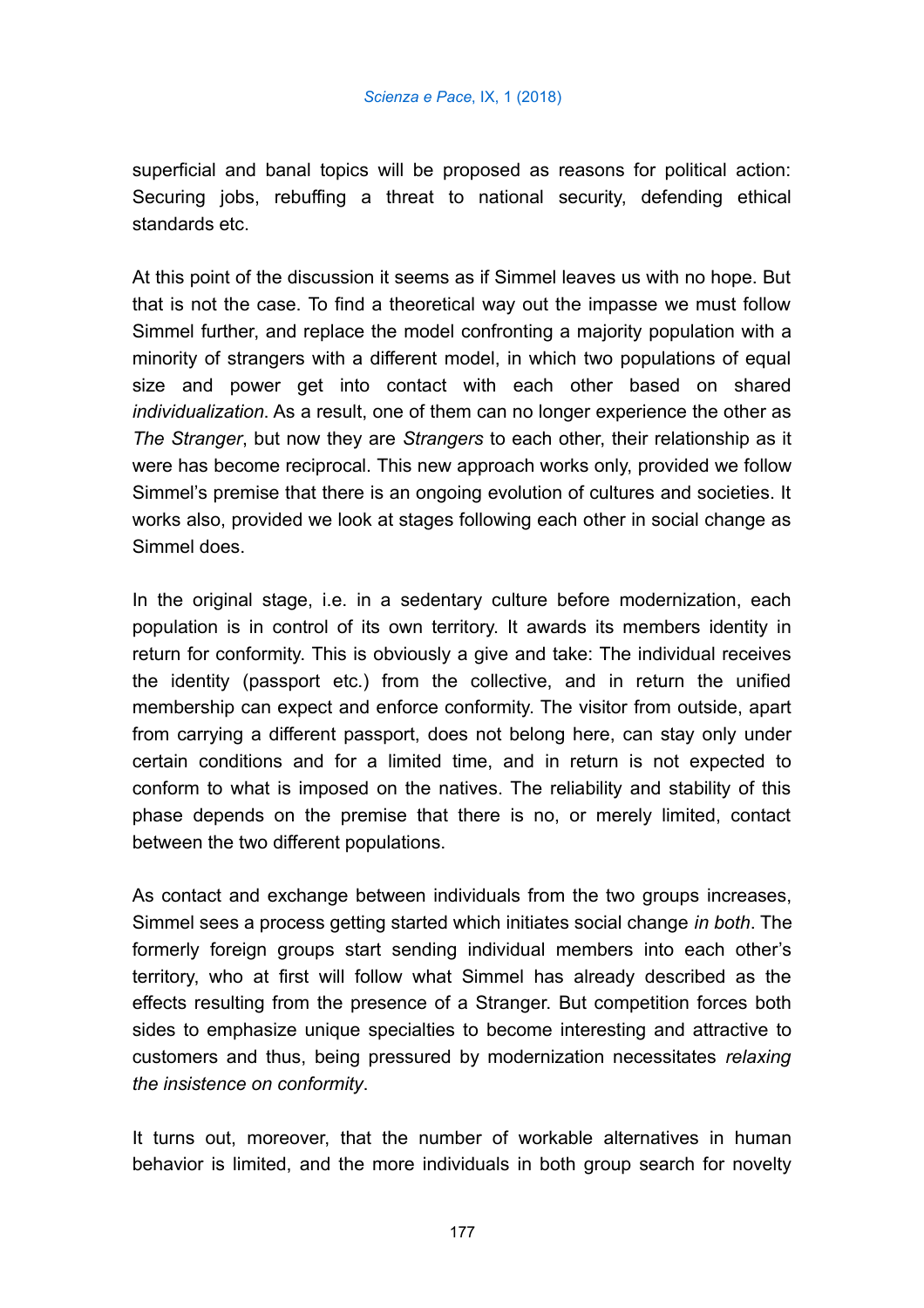and uniqueness the more they give up what has been peculiar to their group of origin. Members of both groups individualize in similar or identical fashion, and as a result the traditional differences between Group A and Group B disappear. According to Simmel's theory, this is indeed what happens, whether the people involved like it or not (Simmel 1908: 711).

It is, in Simmel's words, the rapprochement of formerly separate social circles. Rather than migrants from one group entering the ranks of the other group as *Strangers*, *individualization* occurring in both groups makes *Strangers* of them all. Thus, the traditional solidarity based on subjecting to the demands for conformity, is replaced by a modern-type solidarity based on the individual uniqueness shared by all. The importance of this segment in Simmel's theorybuilding justifies going back and repeating briefly a description of the stages of social evolution.

1) First stage: Two populations or large groups of people encounter each other who differ from each other in significant characteristics: All members of Group A are like each other in certain respects, but if compared with Group B they turn out to be clearly different from those. (Simmel 1908: 710). There is a generally accepted duty in each group, to cultivate a sense of solidarity within it. Also, there is consensus to minimize personal idiosyncrasies and instead to emphasize whatever is agreed upon to represent one's own group as typical. This general tendency includes, among others, language use, life style, and a positive attitude toward uniformity in getting dressed.

2) Second stage: An increase in the number of group members (Simmel, ibid.) and in the density of the population of a given territory results in *more competition*. To gain advantages over other competitors in his or her own group, each member finds that there is a prize to be earned for cultivating *individual traits* over against the tradition of conformity. Since people not only compete within their respective groups, but the two groups compete as well, similar *pressure toward individualization* arises in Group A as it does in Group B. This compels both groups to sacrifice more and more their traditional emphasis on solidarity based on being alike within their group and on joining force among its members. In its place they gradually move toward an alternative type of solidarity based on being different and on seeing in that an added chance to cooperate.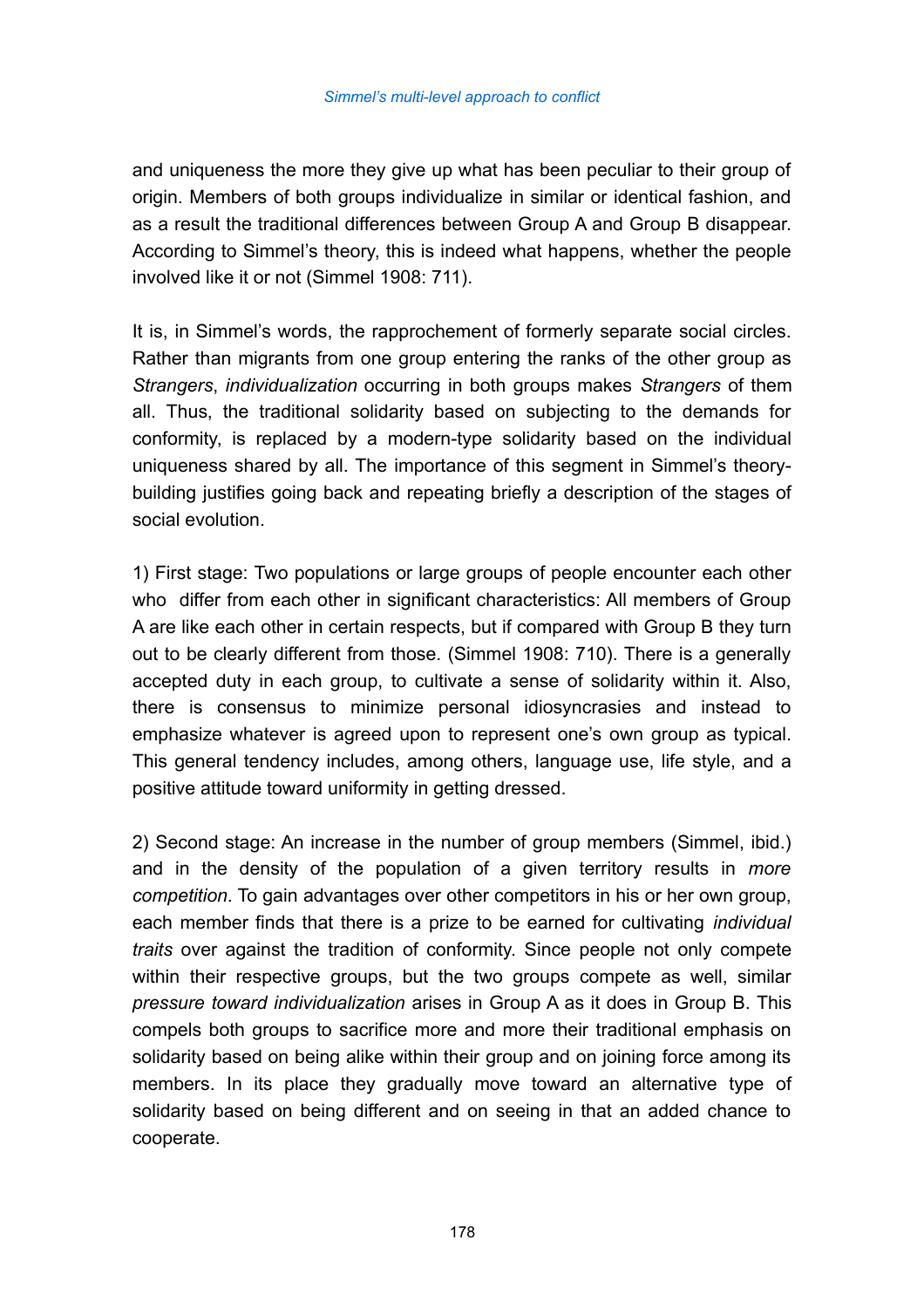3) Third stage: What one may want to call a trans-group-solidarity makes more and more people realize that – no matter from which group they originated – they share what is *fundamentally human*. As a result, more and more individuals recognize a) that there exists only a limited number of options available to them as humans, options how to behave ethically and successfully, and b) that the other individual, even though he or she may have individualized following a distinctly different path, ends up following an option that the observer can visualized him- or herself also having followed. As a result, as was stated above, in this third stage the traditional difference between Group A and Group B collapses and a new basis for consensus and solidarity emerges.

It is remarkable to note how crucial aspects of theory building are condensed in Simmel's three texts on a) The Stranger, on b) Individualization (Simmel 1908: 709ff.), and on c) Competition (Simmel 1903), and how they merge in his approach toward change and modernization. The arriving *Stranger* encountering what is described here as the first stage is, so to speak, the precursor of individualization. He is the proto-type of the non-conformist, and at the same time the propagandist for shared characteristics of all human kind. In a religious context he can be compared to the proverbial prophet, who is experienced as anything but popular, and certainly not welcome. Typically, no one listens to him in his own country. What do *prophet* and *Stranger* have to offer that triggers such ambivalent reactions?

The Stranger's presence alone ushers in new and unheard-off ways of life. The persons welcoming his or her arrival with reservations may not have a clear view of what to expect in the medium and in the long run. The newcomer brings new options, but at the expense of a loss of uniformity, of consensus, and of solidarity in the domain of the existing traditional in-group. What used to be peculiar to it, what used to be the basis there for pride and cultural continuity is put into question and is eventually lost or *relegated to archives* and to a museum. Competition enforces individualization, makes self-cultivation the condition for upward mobility, and puts a heavy burden on those, who simply wanted to live like their forebears and enjoy a familiar life in peace and quiet.

The very group for which ancestors gave their lives, the group that awarded identity to friends and family becomes irrelevant. Finally, globalization compels everyone to become a Stranger, and be willing to migrate, and live and succeed anywhere on this globe. And many a contemporary, who has never heard about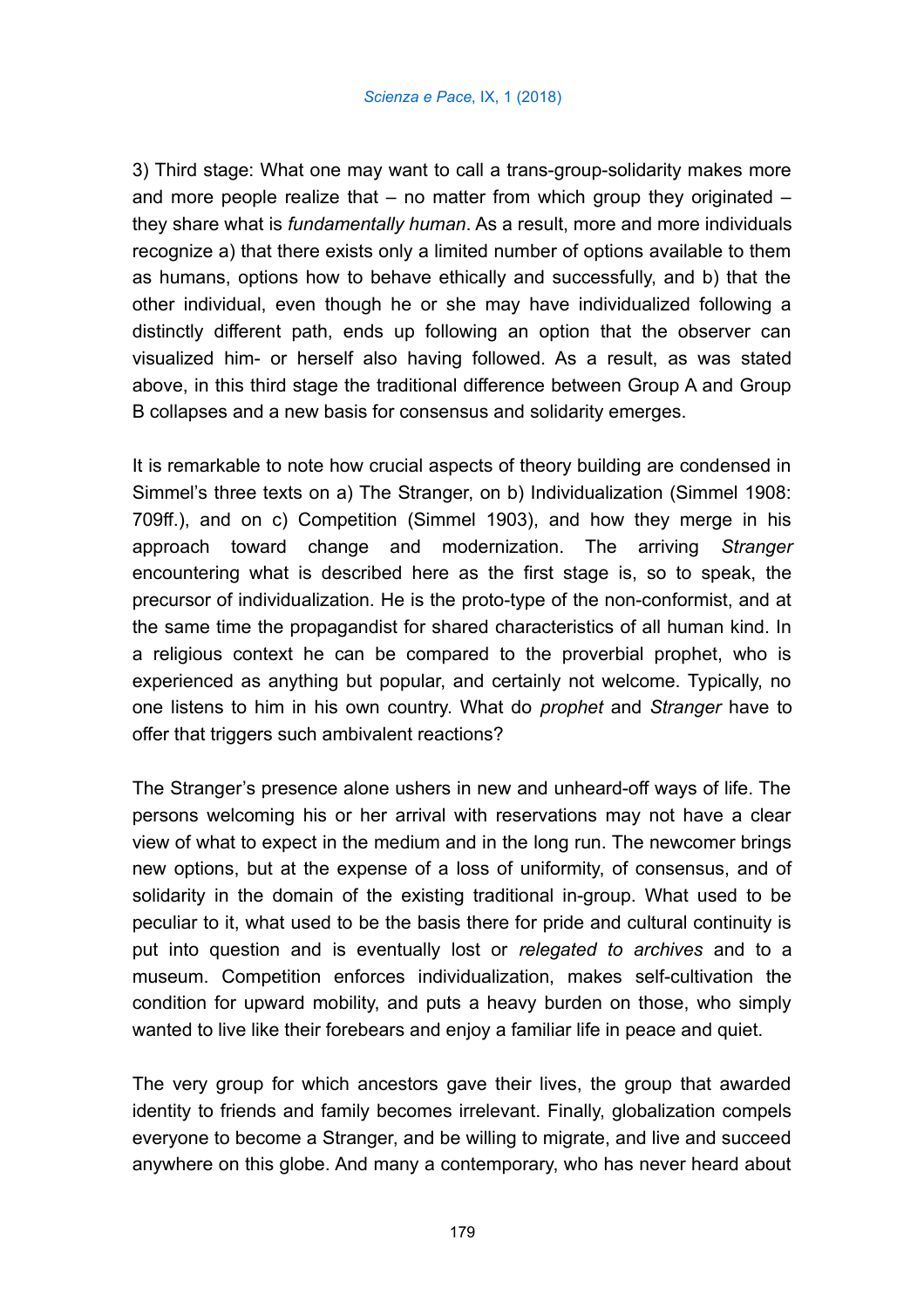Simmel, and who has no notion, that these things may be going on now or soon, may nevertheless have a sense, that it is The *Stranger* who ushers in all this and more. How then, can we in good faith expect all our contemporaries to happily welcome the Stranger?

The widening of the range of opportunities for the native initiated by the mere presence of *The Stranger* is realized only at the expense of consensus, solidarity, and inner unity of the respective group. The effects of that ominous alternative are to be felt in both groups: Their membership becomes more and more individualized, and the condition of being *The Stranger* applies to everyone. As a result, the two groups become more and more similar, and because of that it does not make any difference any more, which group the individual belongs to.

That is, however, experienced in various ways: While some see that trend as *liberating* them, others feel *threatened* by it. *The former group* will see in *The Stranger* the person with whom they can identify, because he or she too has emancipated from the guardianship of traditional superiors, as the migrant was compelled to do. *The latter group* will serve as a recruiting base for persons with anti-migration sentiments. Men and women who do not want to move in the direction of *modernization by individualization* seek for closeness with likeminded persons who conjointly pull back into the seemingly more secure membership in conventional groups with traditional religious or political ideologies defining them.

This trend can be extrapolated in the direction of two antagonistic social "classes:" One of them has become globalized and enjoys the potential of finding like-minded individualized persons anywhere in this world who share the impetus of cultivating their personal uniqueness. The other "class" feeling attacked by the specter of a globalized humanity and fear the implied threat levelled by more and more Strangers against the reliability and trustworthiness of familiar religious and political ideas.

Simmel's *Excursus on the Stranger* has inspired many sociologists to follow his approach to social change. As then president of the German Sociological Society, Stephan Lessenich gave a talk referring to Simmel to the attendees of the 38th Convention of that association in Bamberg, Germany, on September 26, 2016. He started, as Simmel did, by asking what it is that makes the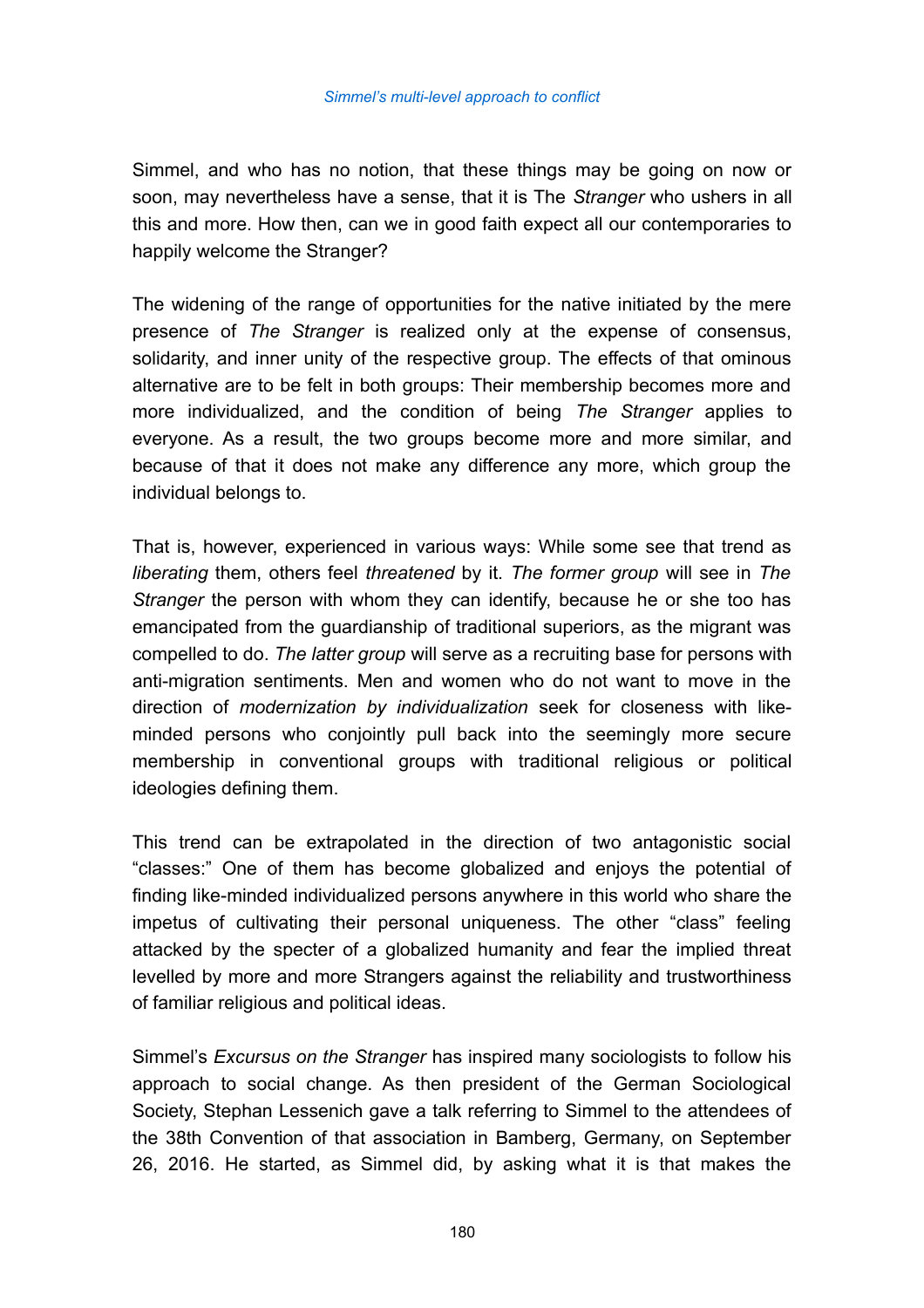foreigner appear strange to us: It is not the way he or she looks, eats and drinks, not even what *Strangers* think or believe, but the sheer fact that they are suddenly there.

Accordingly, what is strange about them is not that they come and go soon after, but, as Simmel also wrote, that they come and stay. We like to live with those who have always been there, who were there even before we arrived on the scene. For *somebody* to show up, after *we* had already been there for quite some time, is a novel experience to us; it is moreover not fitting, and it is rather annoying. Well, what does not fit will be made to fit. The newcomer must adjust to the natives. But if that happens rather quickly, then even that causes opposition: This stranger simply pretends to be one of us, he or she fakes the native ways, and that is not acceptable. In any case, the arrival of the outsider signals change, and – as Lessenich jokingly points out – nobody has really asked us, if we want change.

Regardless of whether he or she wanted that or not, by leaving the familiar former native environment that was their home prior to migration, *The Stranger* changed him- or herself. At this point Lessenich reminds us, that being able to change, being flexible and willing to adjust to novel challenges, is precisely what is expected and required by the labor markets and other contexts in our late phase of modernization. In a dialogue between natives, one of them trying to explain to the other why a new job and a new apartment, possibly even a new intimate relationship was on the agenda, the words may be used: *I wanted some change*. Here we can find a point of entry for diagnosing inner conflict: We would deep inside much prefer to remain who we are, or – as Lessenich puts it – who we *think* we are.

These deliberations bring us to the fate of the refugee in late modern active society. The conditions of "late modernity" require precisely the characteristics so typical of The Stranger: Initiative and innovation, mobility and willingness to change, activity and flexibility designate what is much in demand in the placement ads, and it is what drives the postmodern labor market. The moving individual is much in demand. The person willing to try something new, the entrepreneur, big or small, shapes the role model of our time: To embrace what is novel, to invest in the future, to face risks, those are the qualities which the locals as well as the natives know to be in demand today.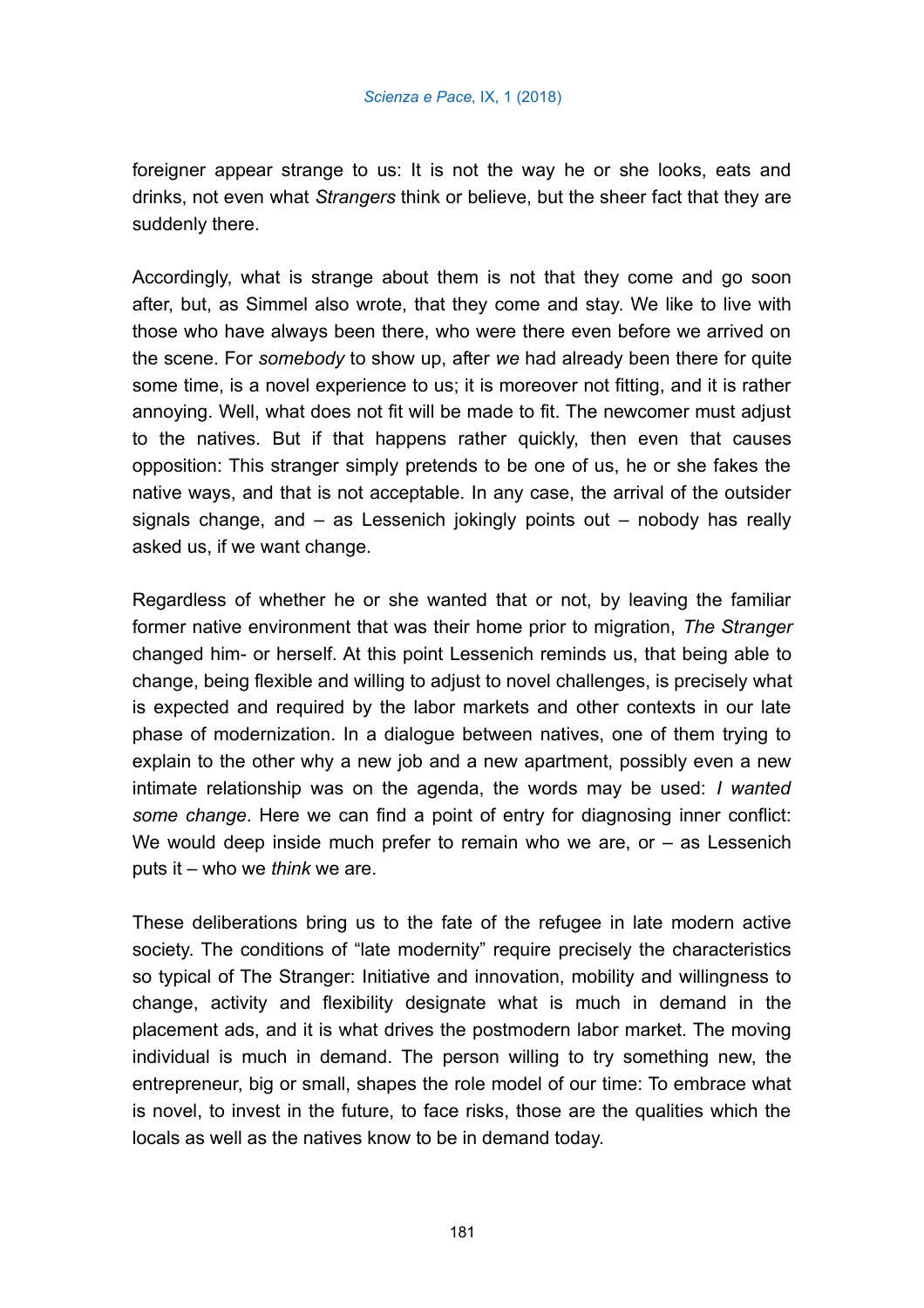Against this background, so convincingly sketched by Lessenich, recent political debates about migration and refugees must cause raised eyebrows: In principle the refugees who courageously leave behind all they had and are willing – and usually also compelled – to start a new life, match the locally desired requirements of mobility and flexibility quite closely. Then, why cannot the natives welcome *The Strangers* as the embodiments of what is expected of everyone, native or newcomer? Is it because the refugee represents those principles like seeking change and taking risks in a *more convincing way* than the native, and because *that* makes the latter fear for him or her to be the more credible innovator? It that the real reason why the foreigners are accused of taking away job opportunities? Or is it peaceful competition with the stranger that assures a society of making progress?

# **4. Businesses compete for the approval of the customer**

Even though competition in the world of economics is the most familiar application of Simmel's multi-level approach to conflict, it will be presented here at the end. It is obvious to Simmel, that businesses, offering goods and services on a market, should compete to gain the approval of the customer and thus perform a non-violent type of conflict to the advantage of the latter. It is therefore Simmel's intention in his article on competition, to "demonstrate how fighting is woven into the web of social life, how it is a particular manner of interaction influencing the unity of society" (Simmel 1903, page 1009).

Simmel describes two different types of conflict:

He who fights with another in order to gain that person's money, spouse, or reputation conducts his actions in a different form, using a totally different tactic, from that of him who competes with another for making the money of an audience flow into his own pockets, for winning the favor of a woman, for making himself more famous by his deeds and words (ibid.).

He who damages or even destroys his adversary on purpose and directly, is not competing, rather his direct attack would *deprive him of a potential competitor*. Competition is thus an *indirect form of fighting*.

Next Simmel distinguishes between two types of competition in general. The first is different from any direct confrontation in that it does not suffice to be the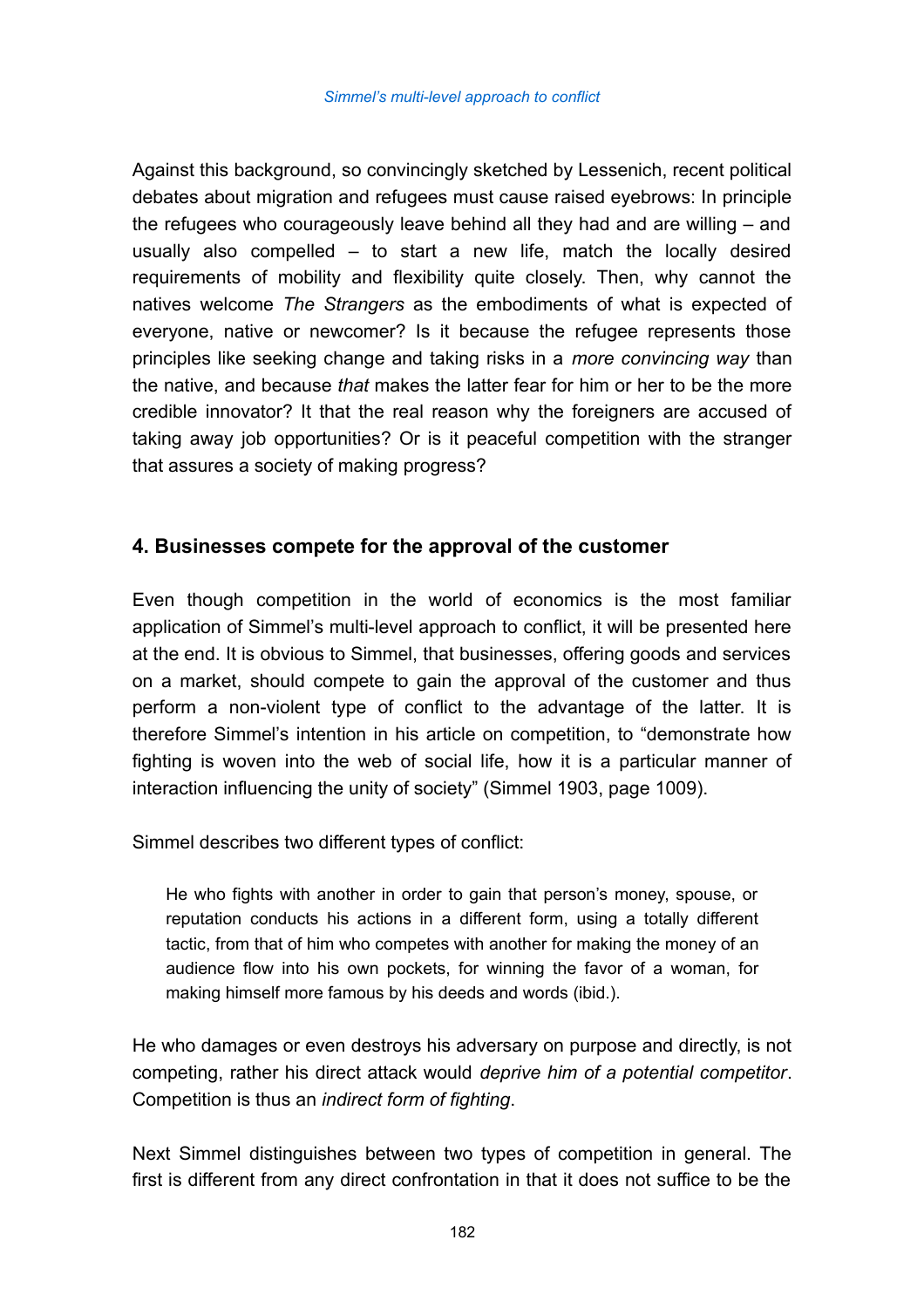winner, to decide the confrontation in one's own favor. What matters is in addition to win the *approval of the customer* or other audience to the struggle between the competitors:

Competition of this kind is distinctly colored by the fact that the outcome of the fight in no way fulfils the purpose of the fight, as would apply to all those cases in which fighting is motivated by rage or revenge, punishment or victory as an idealistic end in itself (ibid.)

The second type of competition may be one step further removed from direct fighting. Here no one aims any force or energy against his opponent but tries to deploy his best possible performance while – on the surface – ignoring the competing party. Maximizing one's efforts is motivated, however, by

the mutual awareness of the opponent's performance; and yet, if observed from the outside, seems to proceed as if there were no adversary present in this world, but merely the goal… One fights the opponent without turning against him – without touching him, so to speak (ibid.).

Already in these opening remarks Simmel chooses his illustrations from different venues of social life: from commerce of course – and that was to be expected – but also from erotic interaction (two men competing for the attention of a woman), from religion (two denominations competing for membership of the faithful), and from the physical performance in sports. What competitive activities in these various areas of human activities have in common is the *transformation of intentions of the potentially selfish individual into some common good:*

In this manner, subjective antagonistic impulses induce us to realize objective values, and victory in the fight is not really the success of that fight, but rather precisely the realization of certain values that lie beyond fighting (ibid: 1011).

Simmel sees here advantages for the community, in which the conflict occurs, advantages that only competition can generate. If the conflict is of a different nature, and if "the prize to be won in the fight is originally in the hands of one of the two parties" (ibid.) rather than within the domain of the customer or another kind of audience, society is left with "only what remains after subtracting the weaker power from the stronger" (ibid.).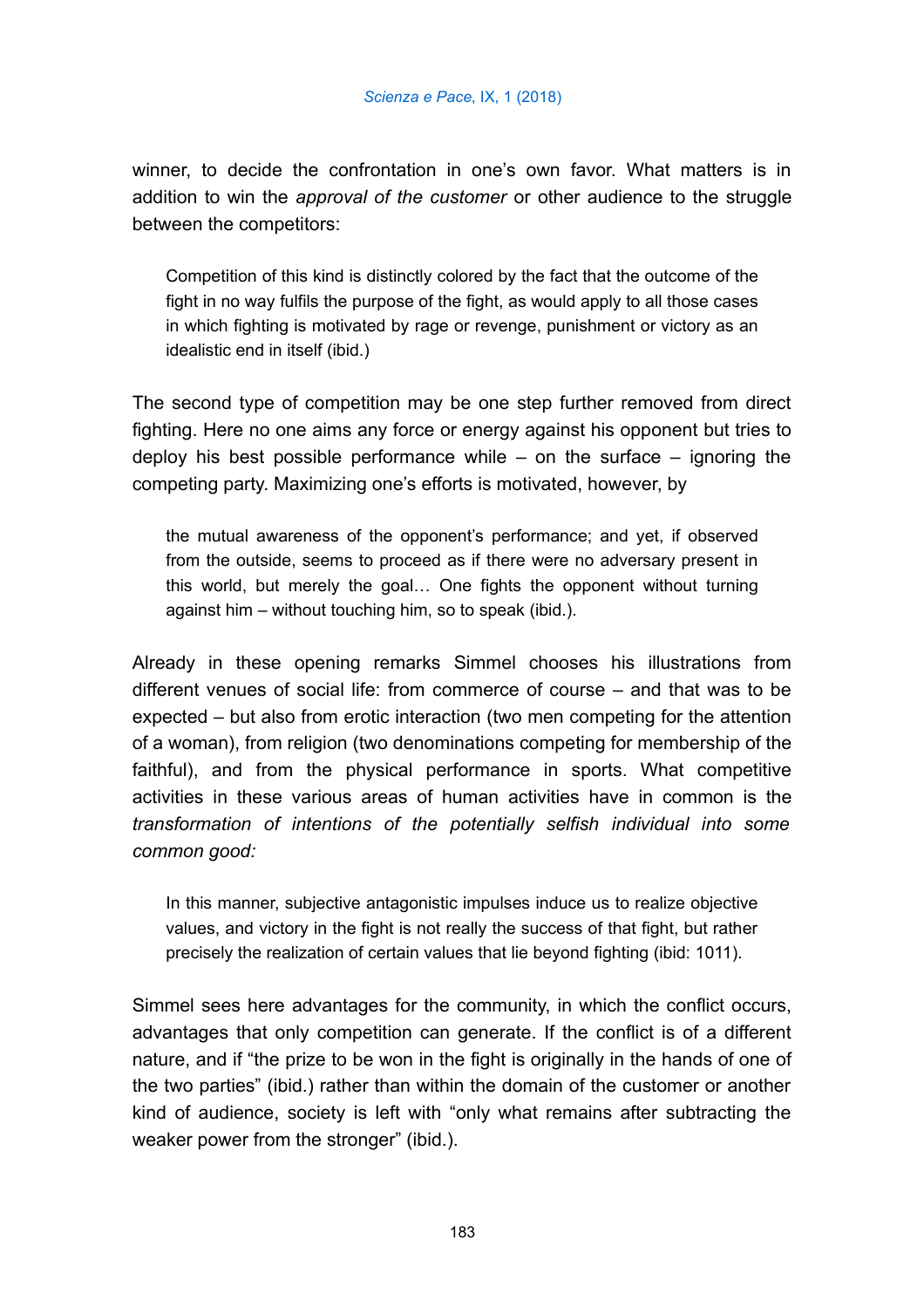Simmel expands on the idea that activities undertaken by an individual for purely subjective reasons have the potential of resulting in objective advantages for society. This is, however, not merely a confirmation of the invisible hand which Adam Smith saw at work behind the selfish actions of individuals, it is for Simmel a philosophical principle of a much more general scope. In fact, Simmel illustrates his point by referring to examples from religion, "erotic pleasure" (ibid.), and scholarship. In each of these domains individualistic interests have the potential of resulting in an increase of the common good. "Scholarship, for instance, is a content of the objective culture, and as such a self-sufficient end of social evolution, realized by means of individual curiosity and drive for new insights" (ibid.).

All these advantages can only be achieved provided *conflict occurs in the specific form of competition*. That means, as Simmel has explained before, that "the goal of competition between parties in society is nearly always to attain the approval of one or many third persons" (ibid: 1012). This is achieved in part by

this incredible effect of socializing people: it compels the competitor, who finds his fellow competitor at his side and only as a result of that really starts competing, to approach and appeal to the potential customer, to connect to him, to find out his weaknesses and strengths and to adapt to them, to find or to build all imaginable bridges that might tie the producer's existence and performance to the potential customer. […]. The antagonistic tension against the competitor sharpens the merchant's sense for the inclinations of the public into an almost clairvoyant instinct for coming changes in taste, in fashion, in interests (ibid.).

It is the socializing effect of competition that educates people to be good competitors and thereby to be the producers of valuable services for society "through artfully multiplied opportunities to make connections and gain approval" (ibid: 1012f.).

Simmel's article becomes more specifically sociological when he suggests that "the… structure of social circles differs from one to another, according to the degree and type of competition they permit" (ibid: 1014). Competition is frowned upon in associations that are based on a shared origin, like the family. While "children may compete for the love… of their parents" such occurrences would be peripheral and normally "not be related to the principle of family life. This principle is rather that of organic life; organic relationships, however, are ends in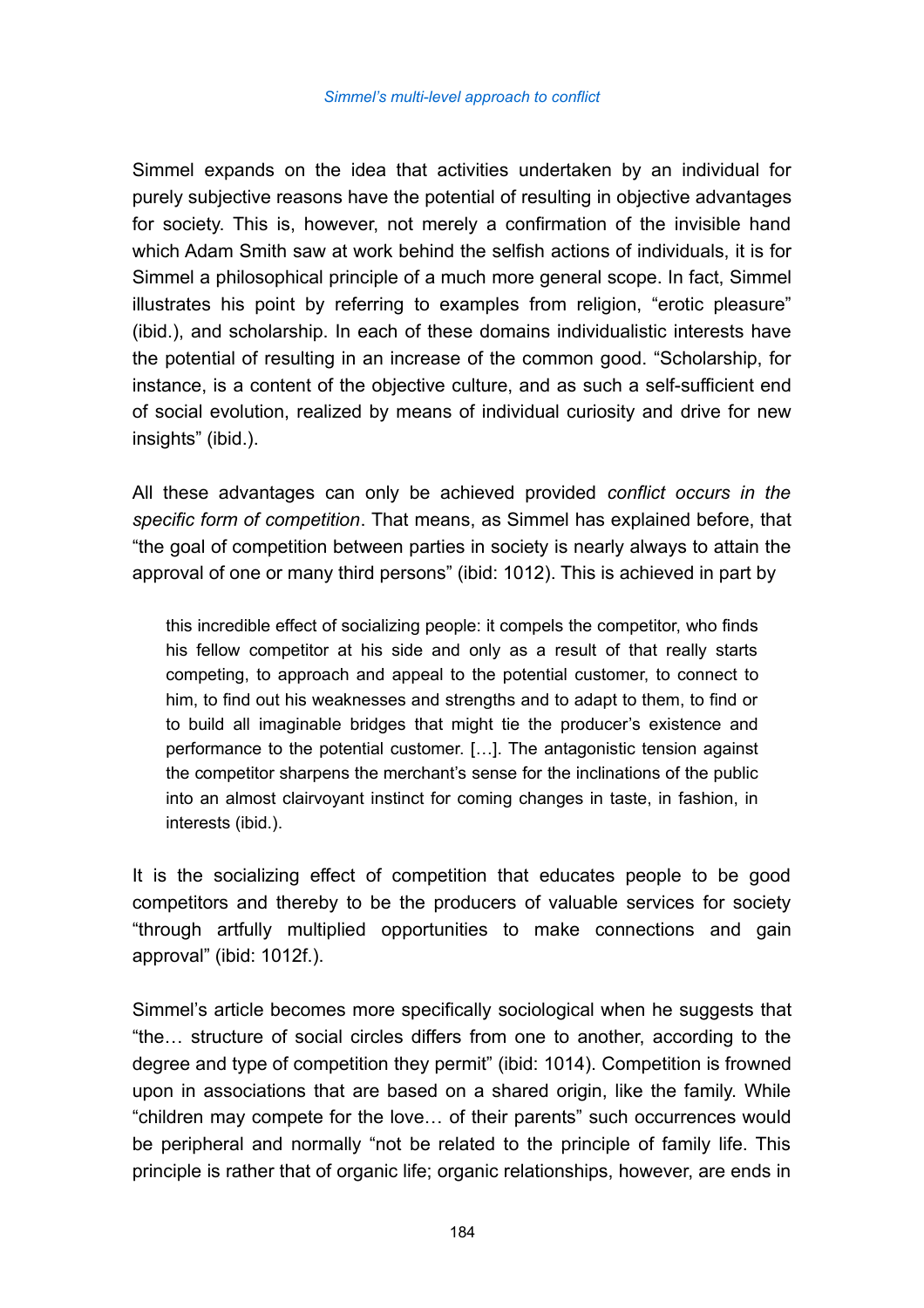themselves: they do not point beyond themselves to an external goal for which family members would have to compete" (ibid.)

"The other sociological type that excludes competition is exemplified by the religious congregation" (ibid.) There competing is superfluous, because, "at least according to Christian thinking, there is room for all in God's mansion" (ibid.). Simmel here admits, however, that under certain religious conditions people may "compete for one particular prize… Success is indeed tied to some kind of previous performance, but the difference in success is unrelated to the difference in performance" (ibid).

Simmel risks the shocking comparison between the struggle for salvation and gambling: "The *chosen* as the result of religious predestination or the *winner* in gambling will not be hated by him who was defeated, rather he will be envied; due to the mutual independence of their performance both are separated by more distance and by *a priori* indifference toward each other than is the case if they compete in business or in sports" (ibid: 1015). In this context it is also an additional argument in favor of competition, because in the absence of competition "envy and embitterment will prevail" (ibid.).

It is striking, not only how frequent reference is made in this article on competition to *religious* phenomena, but even more so that Simmel deals with competition as a topic in some of his writings in the *sociology of religion*. This is the case in Simmel's article *A Contribution to the Sociology of Religion* (Simmel 1898) and, on a less optimistic note about competition, in his monograph *Religion* (Simmel 1912) both available in English (Simmel 1997):

Asking members to forego competition entirely occurs in those cases where the socialist principle of a unified organization of all labor and the more or less communist rule of equality of all labor contracts become a reality (ibid: 1016).

Because competition is based on the "principle of individualism" and motivated by the self-interest of the competitor, it is difficult to coordinate it with the social interest common to all… Therefore, competition cannot be confronted and contradicted by making it face off with the principle of a solely dominating social interest, but rather by looking for alternative techniques that may be derived from the social interest, and which we may call socialism in the narrower sense (ibid.).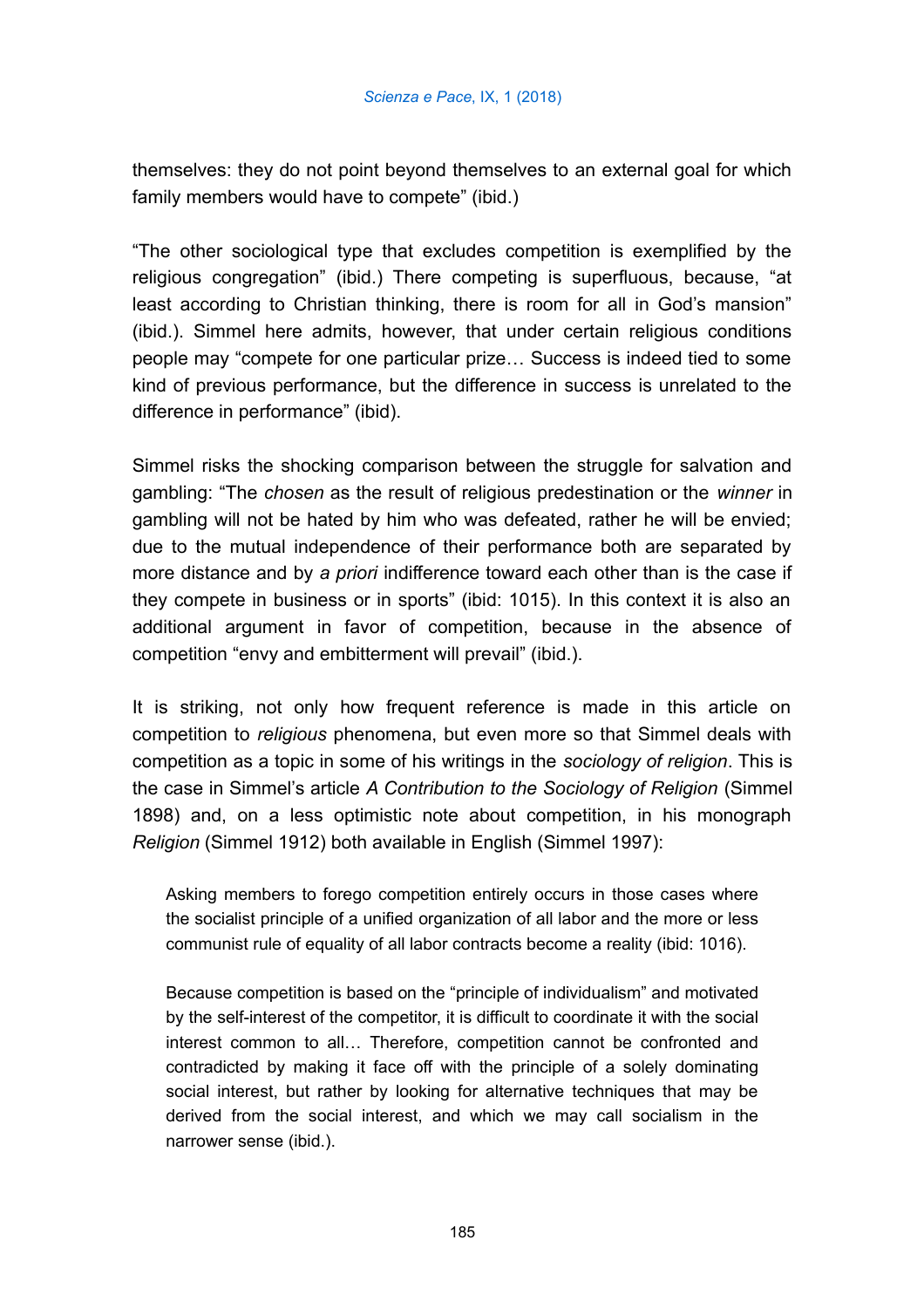Simmel associates with socialism something quite different from how the term is used by us a century later. He explains in detail that he means a general suppression of individual impulses and sees it most perfectly realized "among the civil servants of government or among the personnel of a factory" (ibid.). Discussing it under the label socialism, Simmel writes:

This socialist mode of production is nothing but a technique to achieve the material goals of happiness and of culture, of justice, and of perfection. It must yield to free competition wherever the latter appears to be the more practical and more appropriate means (ibid: 1016f.).

Devoid of any political or ideological point of departure, competition and socialism to Simmel are *alternative techniques of organization*. In a pragmatic way he wants them to prove themselves by demonstrating which of the two is more efficient in a historical an organizational context. In this way Simmel wants the two to compete for better results:

This has nothing to do with political party preference, but rather with the question of whether satisfying a need, creating a value, shall be entrusted to competition between individual energies or to the rational organization of such energies (Simmel 1903, 1017).

Simmel suggests a sober rather than an emotional approach toward socialism and "by admitting to the merely technical character of this social order, socialism is compelled to abandon its claim of being a self-justifying goal and arbiter of ultimate values, and thus ought to be put on the same level with individualistic competition" (ibid.). Kant and Nietzsche stand for the highest esteem for the peerless individual; they are the antipodes to the socialist state of mind. Simmel is obviously closer to them than he is to Marx.

Simmel moves from the question under which conditions competition should be eliminated to the empirical and political problem of accepting competition in principle but as it were purifying it by making certain tools and practices illegal. This brings him "to the formation of cartels… a point at which companies are organized no longer for fighting for a share of the market, but rather for supplying the market according to a joint plan" (ibid: 1019). Simmel points to the difference between the guilds and cartels. He mentions a simple criterion for outlawing certain agreements between competitors and argues that "achieving complete control of the market results in making the consumer dependent and,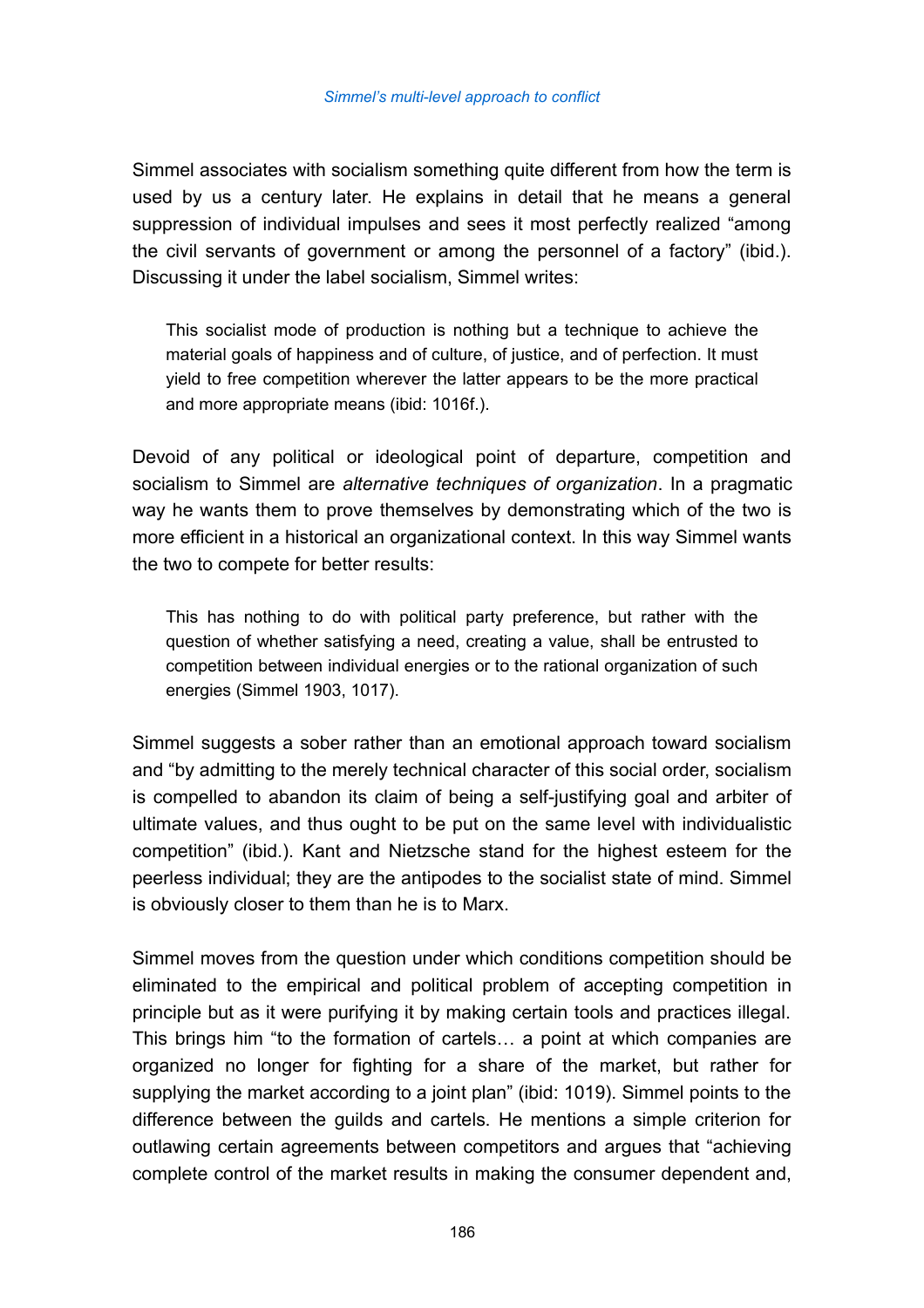as a consequence, in making competition as such superfluous" (ibid.).

Simmel expects governments and ethical imperatives to *purify competition* by extracting from it components that are not essential to it. He also expects them to contribute to modern society by leaving competition intact and by guaranteeing "its continues existence" (ibid.) It is Simmel's considered opinion, that

society does not want to do without the advantages that competition between individuals entails for it, which by far exceed the disadvantages it incurs by the occasional annihilation of individuals during competition (ibid: 1020).

For competition to be able to function in society, it needs to be governed by prescriptions that originate from legal as well as moral sources. "From both sources, there spring imperatives that regulate human conduct toward one another, imperatives that are not social in the conventional sense of the word – yet they are sociological – and it is due to them that the whole of human nature finds its proper place in the ideal form of a thou shalt" (ibid: 1022). Here Simmel hints at a fundamental conviction of his that ties sociology to ethic. Reality, as experienced by humans, is necessarily socially constructed.

This can be understood against the background of his critique of Kant, particularly his rejection of the Kantian categorical imperative

Whatever advantages accrue to us at the expense of others, whether as the result of favors others grant us or of opportunities that open, of sheer coincidence or of a good fortune that we may experience as foreordained, we will take none of these with such good conscience as when what we have coming to us is simply the outcome of our own doing… This is probably one of the points at which the attitude toward competition presents itself as one of the decisive traits in modern life.

This sentence is the beginning of Simmel's final paragraph in his 1903 lecture "Soziologie der Konkurrenz", which summarizes and ends a well-organized discussion of competition as a peaceful form of conflict in commerce.

# **Summary: Comparison of the levels of conflict**

On level one in this paper the alternative forms of a) *religion, b) art*, and c)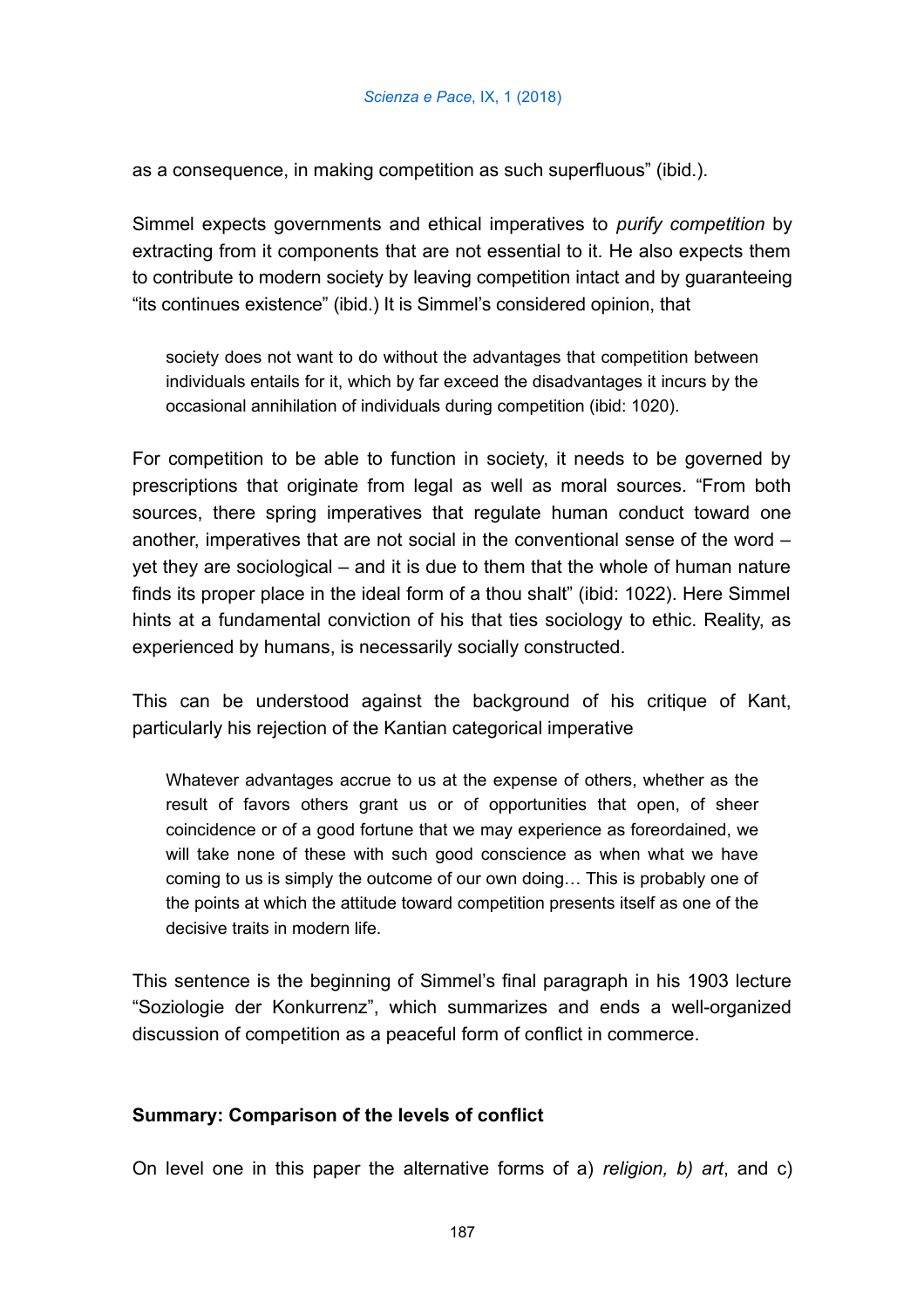*scholarship*, and in a special way, also d) *reality.* are *alternative world views*. Simmel points out that it is against logic to assume that any one of those can contradict the other, because each must claim to *represent the whole* in its own way. They can compete in the path they select for achieving that each in their own way.

On level two being strange and appearing in everyday life as a stranger is a *form* which is ascribed to a person in social interaction. By competing, the strangers not only perform a service for the other members of society but in the process they themselves also change and advance. This creativity provides part of the flexibility needed for cultural and social *progress*.

On level three competition is observed, particularly in the world of business, where it is most well-known and generally accepted. Here too, Simmel adheres to his evolutionary thesis, that some type of conflict needs to be present in society. Modern humans live under the moral obligation to determine, develop and abide by the most cultured and advanced type of conflict.

All three levels imply the discouragement of complacency rooted in a misguided defense of a *status quo.* All three encourage the constant search for adequate solutions to the social problems that lead to conflicts.